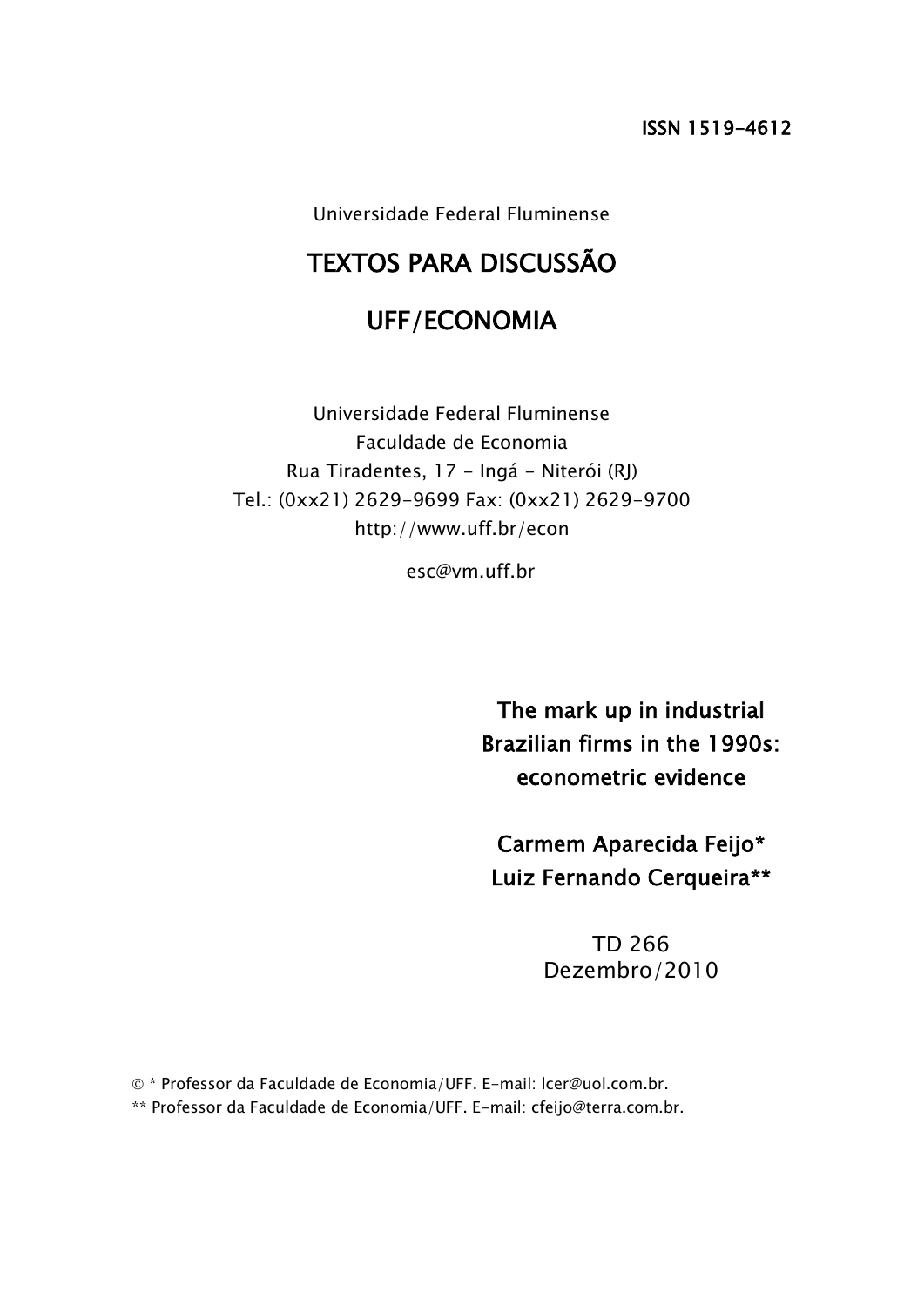

#### **Abstract**

Our aim in this paper is to investigate in econometric terms the determinants of mark up in the Brazilian industrial firms in the 1990s, a period stamped by slow economic dynamism and relevant changes in the macroeconomic environment. The econometric exercise developed in this article, based on panel data for industrial firms, showed how microeconomic and macroeconomic variables explained the determination of the mark up. A negative relation was found between demand variation and mark up variation, suggesting that it evolved in an anticyclic way. This behavior is explained based on the increase in uncertainty that surrounded changes in the macroeconomic scenario in the 1990s. Several econometric models were tested and all presented the expected results according to our interpretation.

**Keywords:** estimation with panel data, pricing, mark up determination, micro and macroeconomic interactions.

**JEL**: C33, D21, D40, E31.

#### **Resumo**

Nosso objetivo neste trabalho foi testar econometricamente os determinantes do mark up em firmas industriais no Brasil nos anos 1990. A década de 1990 foi marcada por baixo crescimento e relevantes mudanças no cenário macroeconômico. Os exercícios econométricos desenvolvidos foram baseados em dados de painel para firmas e mostraram como variáveis micro e macroeconômicas explicaram a determinação do mark up. Encontramos uma relação negativa entre variação na demanda agregada e no mark up, sugerindo que o mark up evoluiu de forma anti-cíclica. Este comportamento pode ser interpretado como resultado do aumento da incerteza afetando expectativa dos agentes nos anos 1990, dado as mudanças no cenário macroeconômico. Diversos modelos econométricos testados e como regra, todos apontaram para confirmação das premissas levantadas neste artigo.

**Palavras-Chave**: estimação em dados de painel, precificação, determinação do mark up, interações micro e macroeconômicas.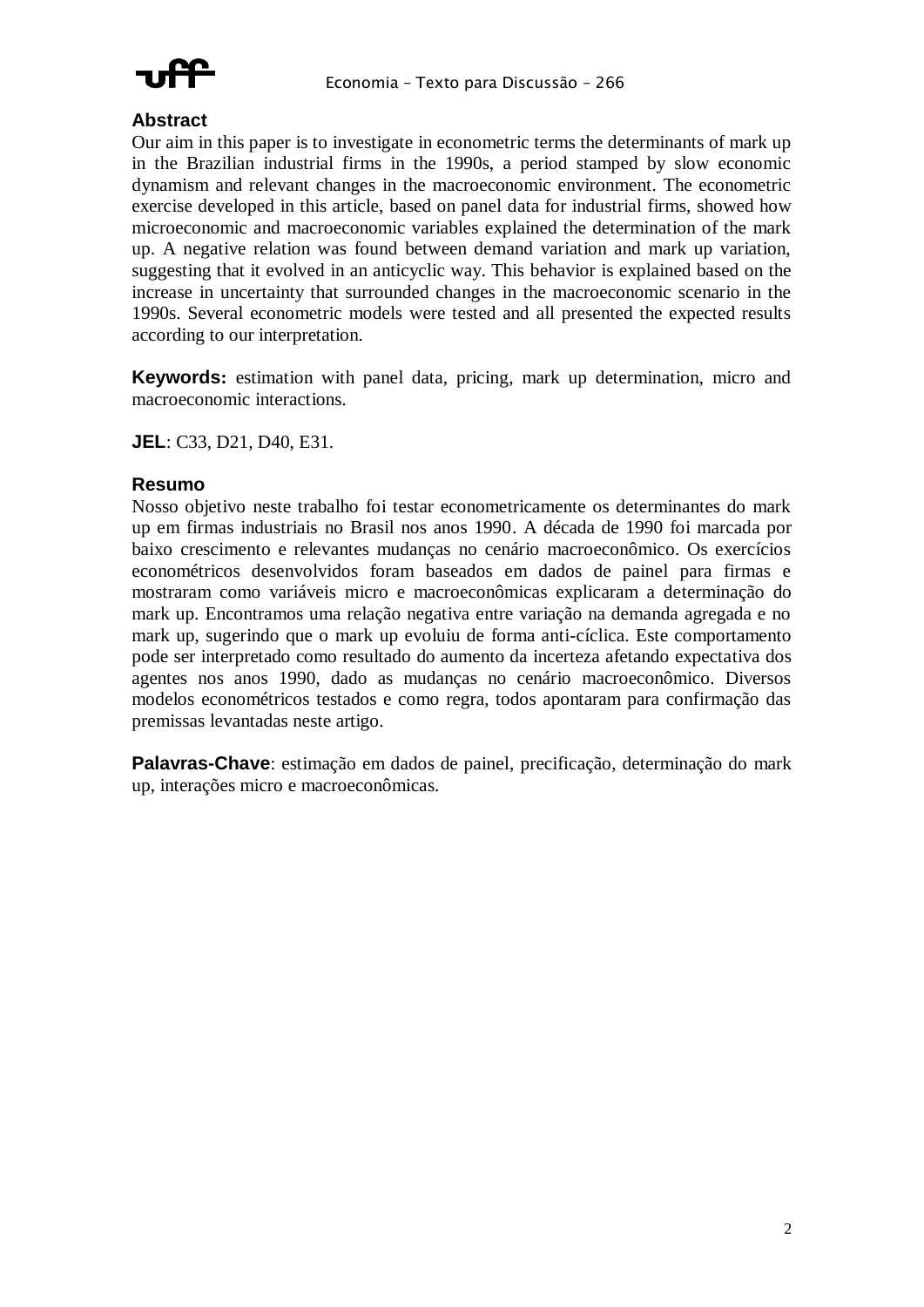

#### **Introduction**

The significant changes in the economic scenario in the Brazilian economy in the 1990s were marked by economic and financial deregulation, price stabilization and privatizations. Although those changes, according to the liberal agenda, should have a positive impact on growth,<sup>1</sup> growth rates were modest along the decade. Despite the slow growth, the 1990s saw the recovery of industrial productivity, which had been stagnated since the 1980s. This result can be largely attributed to the external deregulation and exchange rate appreciation after the stabilization plan in 1994.

Microeconomic literature points out that the increase in production efficiency as a result of more flexible commercial relations should result in, at least, two positive effects on the economy. On the one hand, a greater exposure to foreign competition should positively influence firms to improve their product quality and productivity by using inputs more efficiently. Thus, an increase in economic growth rates should be expected, encouraged by the acceleration in incorporating technological change. As has been mentioned, economic growth rates were relatively low in the 1990s. On the other hand, the reduction in tariff and non-tariff barriers should imply in broadening the market for more firms, increasing competition and contributing to a reduction in mark ups. Reduction in industrial mark ups was not observed either. In 1990 the average mark up of industrial firms moved from 1.22, in 1993, to 1.30 in 1996 and 1.38 in 1999 (see Table 1 in Annex). These results show that the mark ups changed and increased. This is in sharp contrast with the findings of Ferreira & Guillén (2004, p 527), who observed little change in the mark ups in the 1990s. The authors, when presenting the results of their econometric estimates about the effect of economic deregulation on the Brazilian productivity and production framework, concluded that:

The channel to this increase in productivity is not, apparently, the increase in competition, since there is no statistical evidence of mark up reduction. This is perhaps the most surprising result in the article, the fact that the mark up does not change significantly after commercial deregulation.

*Considering the macroeconomic scenario in the 1990s, the objective of this paper is add new evidence about the mark up behavior of industrial Brazilian firms in the 1990s. Our theoretical hypothesis is that the new economic environment did not reduce the degree of uncertainty in the economy, inducing industrial firms to a defensive behavior when setting their prices. In this sense, this text discusses theoretically causal links and investigates empirically variables that can be identified as having influence in price formation in the 1990s, through the determination of the mark up of industrial firms. Price formation is a key variable to explain the production and accumulation behavior of the firm, because it largely determines the generation of firm's profits. Also, pricing strategies of firms are fundamental to the understanding how monetary policy affects the real side of the economy. In spite of the relevance of the subject, empirical studies about mark up determination in Brazil in recent times are scarce and not conclusive. In this context the contribution of this paper, with the econometric evidence, is to add new arguments to explain industrial mark up behavior in the nineties.* 

<sup>&</sup>lt;sup>1</sup> See, for a debate on this issue, Hermann, 2002.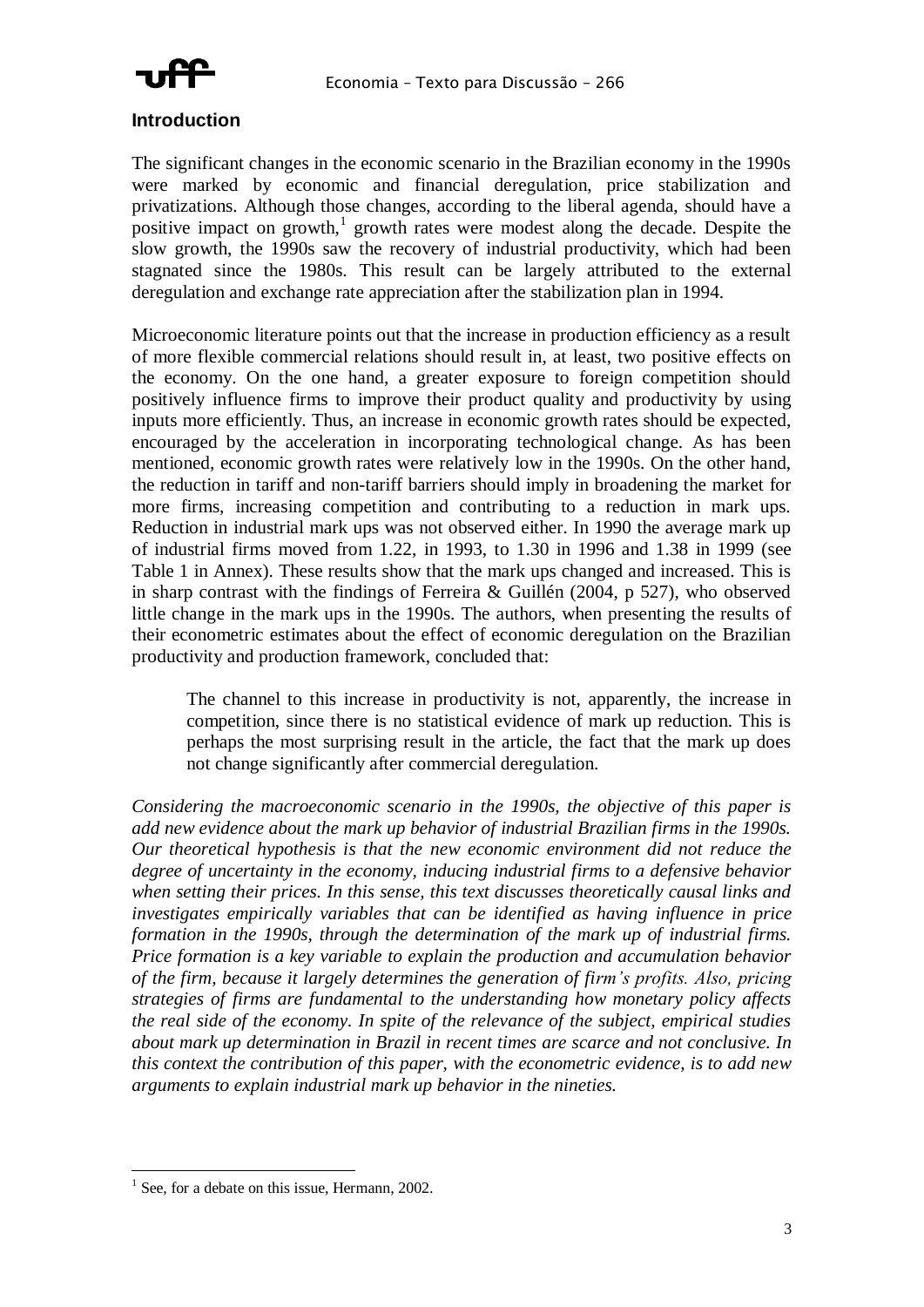

*This paper works with the assumption that prices, in a large portion of the economy, are fixed through the application of a mark up over production costs. The main reference here is the classical empirical study of Hall and Hitch (1939). Thus, the key variable that firms administrate is the mark up - not the price itself. The decision about the mark up depends on the firm's perception in relation to the behavior of the market for its product and on macroeconomic environment, given a growth strategy chosen to be followed over time. This hypothesis allows for the establishment of an interesting relation between microeconomic and macroeconomic variables in the firm's decision process, as well as an important interaction between short term and long term decisions (Feijo, 2002).*

*This paper develops in the following way. In the next section we briefly present theoretically how the price formation process takes place in the context of an oligopolistic firm deciding under uncertainty. Then we discuss how changes in the macroeconomic scenario of the Brazilian economy in the 1990s affected the industrial firm's behavior regarding the determination of the mark up. So we present the econometric results of the model for the industrial mark up determination in industrial Brazilian firms in the 1990s, testing several different econometric models. The results found in the econometric exercise confirmed the main conclusions of our economic analysis, and also, we found out that the more simple specifications offered the more robust result. A last section summarizes our conclusions.* 

#### **I. An overview of mark up determination based on the post Keynesian literature**

The post Keynesian literature attributes a particular interest in the mark up determination as it considers that production, price and investment decisions are linked to mark up decision. In this literature, mark up behavior is the result of the interaction of a complex set of economic forces<sup>2</sup>. Under the assumption that decisions are made under uncertainty, firms cannot fully evaluate the consequences of their actions, and therefore determine for sure the price that maximizes their profits. So, the mark up becomes the strategic variable firms manipulate in search of their maximization targets.<sup>3</sup> Post Keynesian authors advocate that price formation process reflects how diversified firms build their growth strategies according to how they perceive the future behavior of demand, costs, and competition.<sup>4</sup>. According to the Kaleckian tradition, the supply price in oligopolized markets reflects the firm cost structure and market power.<sup>5</sup>. Besides that, it is also assumed that it reflects the internal fund requirements to realize the firm's investment plans.

Kenyon (1979) proposes a sequence of arguments to explain the determination of the mark up by an oligopolistic firm. First, the firm decides about the future investment

<sup>&</sup>lt;sup>2</sup> For example, Eichner (1973, 1976, 1985), Harcourt and Kenyon (1976); Davidson (1978), Kenyon (1979); Shapiro (1981); Feijó (1993), Arestis and Milberg (1993-94), Downward (2000), Shapiro and Sawyer (2003) among others.

Davidson (1978) suggests that prices are formed by means of a mark up rule over costs given a production level considered as being standard.<br><sup>4</sup> In this cance we recall Dennese's (1050) short

In this sense we recall Penrose's (1959) observation, that it is subjective judgment, rather than objective fact that is considered in firm's decision making process

<sup>5</sup> According to Kalecki (1971) the firm's mark up is determined by the degree of competition between firms in an industry  $(p_i - u_i)/u_i = f_i(p^*/p_i)$ , where  $p^*$  is the weighted average price in an industry, *u* is the direct cost, and *i* represents the firm's subscription.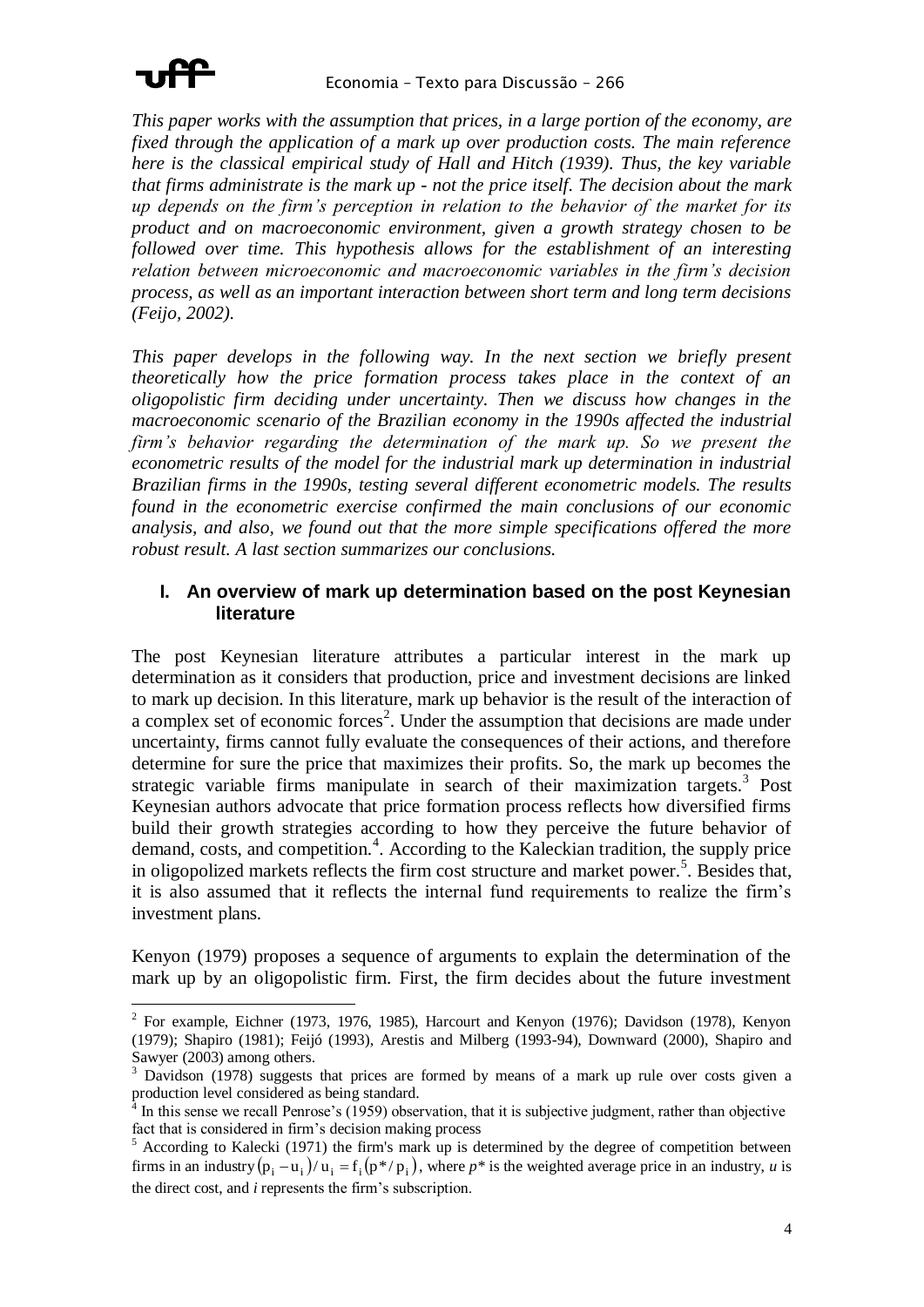

 $\overline{a}$ 

plans based on the relation between the observed capacity utilization rate and some desired rate – this desired rate being such that the firm will be capable of meeting a sudden increase in demand for its product; after that, the firm chooses the mark up that will allow it to retain the profits required to fulfill its obligations and meet its strategic objectives. The firm then chooses the mark up that will provide the expected profit level. The firm will maintain this price as long as demand conditions indicate that the productive capacity is adequate, and as long as production costs do not deviate from their normal level.

As Shapiro and Sawyer (2003) pointed out, although prices depend on costs, there is no automatic transmission mechanism in costs to prices, that is, prices depend on the mark up (a strategic decision), as well as on costs. When costs change, the prices do not necessarily change; the mark up over the costs may change instead of the prices<sup>6</sup>. In the same way, when demand changes, firms with oligopoly power will decide to change prices according to their strategy of capital accumulation in the long run. Again, there will be no automatic mechanism linking price changes due to changes in demand.

Prices, in this sense, cannot be treated as functions of the resource allocation and income distribution process only, they must also be related to: a) the need to generate funds that will make the capital accumulation process possible, b) make payments of debts feasible, c) induce and partly finance investments and d) make the acceptance of new financial obligations possible.

In sum, the mark up is a strategic variable that changes both by market influence and decisions made by firms to meet their targets over time. Those targets are established considering the evaluation they make about future prospects of gains, given their perception of the present and future evolution of the macroeconomic context.

## **III The macroeconomic context in the 1990s: an overview**

The 1990s is a decade marked by deep changes in Brazilian macroeconomic scenario. Two economic reforms are the most responsible for the changes in the economic environment: the end of the high inflation regime after the success of the stabilization plan known as the Real Plan, in June 1994, and the commercial and financial deregulation with the end of tariff and non-tariff barriers, which started at the end of the 1980s.

The end of the high inflation regime implied the end of contract indexation, a practice that pervaded all economic transactions.<sup>7</sup> In a highly inflationary context in the 1980s and beginning of the 1990s and with widely diffused contract indexation rules, the high level of effective protection allowed firms to informally index their prices on the expected inflation, estimated according to the

<sup>&</sup>lt;sup>6</sup> As presented by Sylos-Labini (1969), the price equation can be written as:  $p = v + qv$ , where *p* is the unit price, *v* represents direct operational costs, and  $\alpha v$  represents the overhead (over a standard production volume) and an acceptable profit margin per product unit.

 $\frac{1}{2}$  Indexation of contracts was introduced in the mid 1960s as a gradualist strategy to fight inflation. In the early 1980s, when the annual inflation rate reached 3 digits, indexation, both formal and informal, started to become generalized in the economy. Since the indexation system promoted automatic price correction based on past inflation, as it became more diffused, it made the price system downwardly rigid and more sensitive to shocks.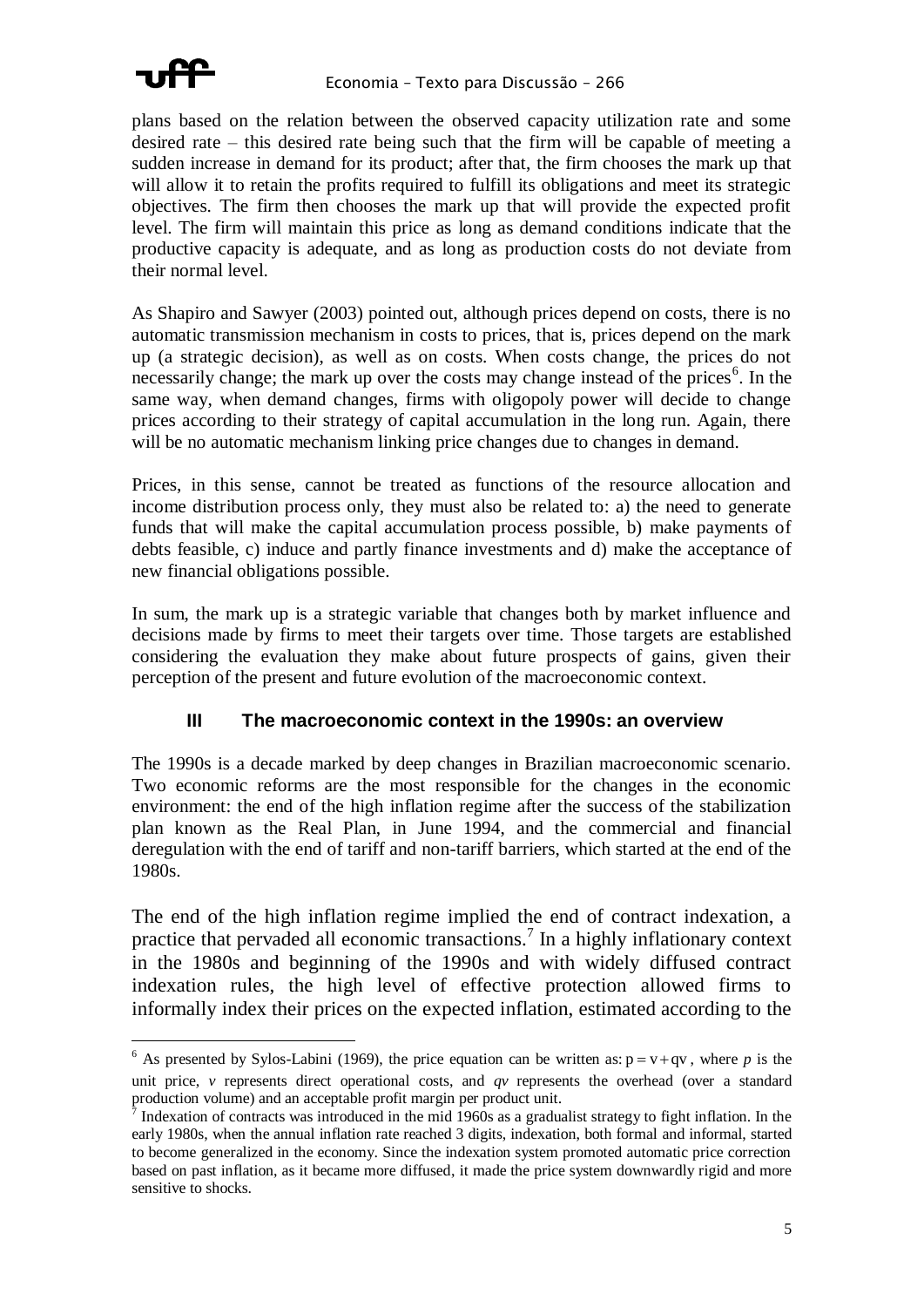

official exchange rate or the overnight interest rate variation. This defensive behavior by firms aimed at ensuring adequate profit margins and cash flows to preserve their financial capacity toward unexpected cost changes, and to finance investments required to keep their market share. Investment decisions on long term capital formation were strongly discouraged as, under the high inflation regime, time horizon of decisions is shortened. In this sense the degree of indebtedness was kept relatively low. On the other hand, the retention of financial assets with contractual indexation clauses played an important role in providing a liquidity buffer which served as a kind of 'insurance' against frequent upheavals in the macroeconomic scenario and economic policies.

Commercial and financial deregulations were being processed since late 1980s. At the time of the Real Plan was launched, the country had rejoined the international financial market, which allowed for a significant accumulation of international reserves. We can say that the success of the Real Plan in keeping prices under control relied, in a great extent, on the use of the fixed exchange rate as an anchor for domestic prices. Excess of external liquidity, together with high domestic levels of interest rate, caused a strong appreciation of the internal currency (*real*). So, on one hand, the opening of the economy increased competition, what contributed positively to restrict mark ups, and it was an important factor to stop the process of passing on costs pressures to final prices. On the other, the appreciation of the *real* aided to keep domestic prices under control.

Thus, from 1994 onwards the economic environment was one of a low indexation level, a permanent and successful inflation control policy, but with low growth rates. Economic policy showed a stop and go pattern, signaling to economic agents that inflationary threats would be fought by strict demand control. The main threats came from the external crisis mentioned above.

Emerging markets are in general more affected by changes in moods and opinions concerning the sustainability of their respective exchange rate. So, given the intrinsic financial fragility of recently stabilized currencies, it was necessary that assets offered to attract foreign capital produced high capital gains. In this way it was observed that the process of rapid deflation was followed by a slow drop in nominal interest rates. Real interest rates could not be reduced below certain limits established by the spreads demanded by foreign investors to acquire and keep in their portfolio assets denominated in a weak valued currency. This means that the Brazilian stabilization process was intrinsically vulnerable in direct proportion with the dependence on the entrance of foreign resources. In those conditions, the stabilization that was attained was placed under permanent threat of rupturing, and so was perceived by economic agents.

A combination of appreciated real exchange rate in a context of open economy contributed to the production of permanent current transactions deficits. The tendency to produce current account deficits would have required the implementation of structural policies aimed at equalizing the conditions of foreign and domestic competition, besides gradual adjustments to the exchange rate. However, the liberal economic policy followed, adopted as the main instrument of control of the macroeconomic policy the interest rate, which was kept at high levels, with negative impact on public and external deficits and on investment decisions in fixed capital.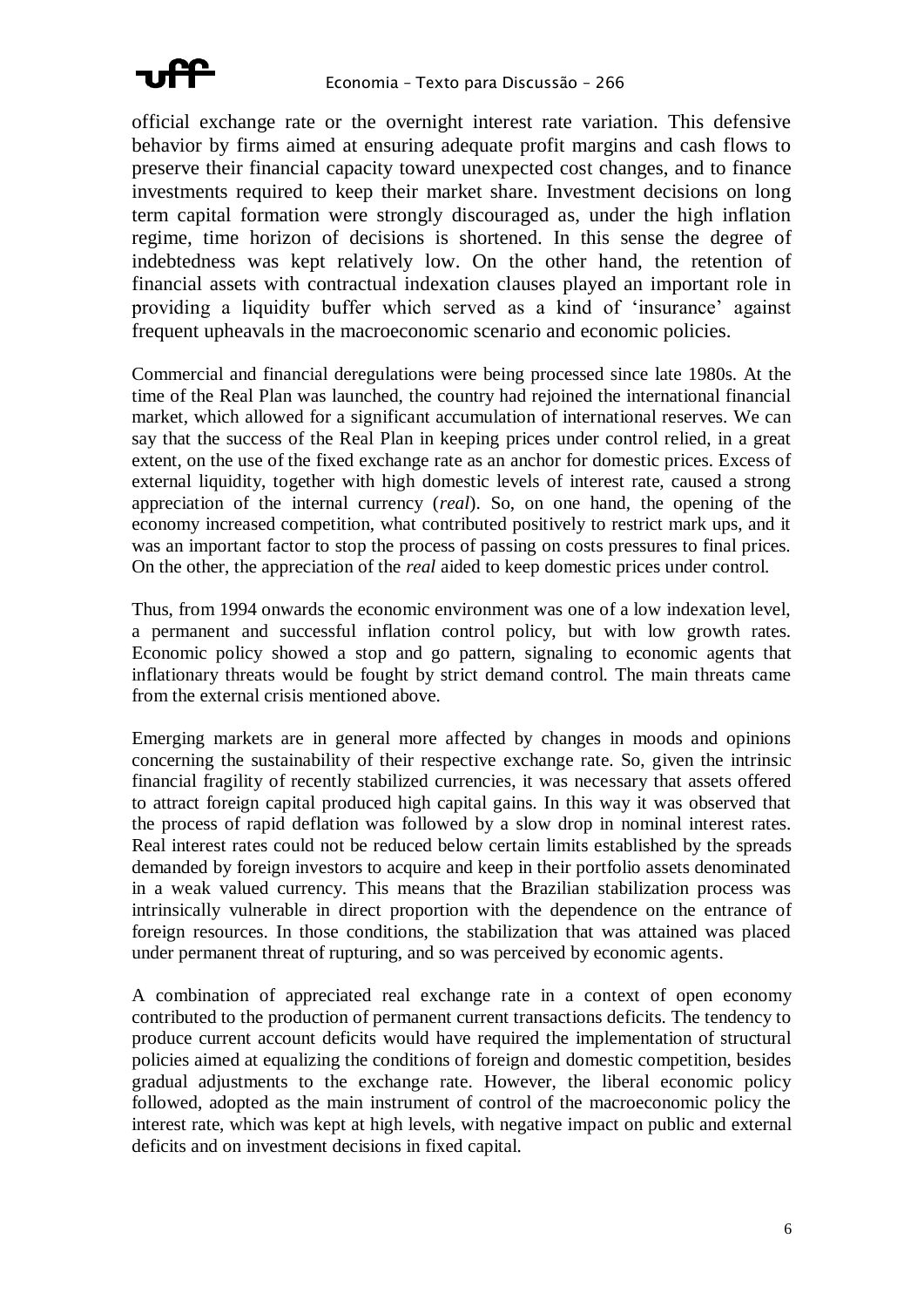

Lastly, the same exchange rate appreciation that supported fast deflation, broaden the component that in the formation of the interest rate was correlated with the expectation of exchange rate devaluation. So, to keep credibility on the parity of the exchange rate, the manipulation of the interest rate was the only instrument of monetary policy used every time the *real* underwent a speculative attack. To contain the outflow of capital in the face of foreign crisis, domestic interest rate suffered sharp increases, and this happened in 1995, 1997 and 1998 after the Mexico the Asian and the Russian crisis, respectively.

From the firms' point of view, with the commercial deregulation process, they were induced to focus their activities to become more competitive. Privatizations, in turn, opened up opportunities for buying and selling companies which, together with the corporate market dynamism, leveraged the restructuring of firms in the industrial and service sectors. The sensible broadening of domestic markets brought by monetary stabilization and the overvaluation of the *real* created favorable conditions for a number of firms to respond to the competitive pressure produced by imports, through modernization and improving quality of their products. However, as already mentioned, the new more competitive scenario did not stimulate investment and growth.

Modernization implied more imports. So, after a long hibernation period the Brazilian industrial structure underwent a process of renewal/modernization of the basket of products offered, and the massive absorption of organizational and technological improvements known as productive catch up. In this sense, the real exchange rate appreciation played a dual, contradictory, role of lowering the price of foreign competing products on one hand, and of inputs and capital goods responsible for the productive modernization and diversification of production lines, on the other. It should be remarked that Brazilian industry reacted positively to the new opportunities and challenges, as the effects were shown in the industrial productivity growth. Indeed, from 1991, prior to the commercial deregulation, and 1999 labor productivity grew 8.8% per year 8 . Because the level of investment in fixed assets was very low, industrial employment severely decreased – the rate of gross capital formation as a percentage of the GDP was around 17% between 1991 and 1999. In sum, in spite of the punitive macroeconomic environment, the significant growth in productivity, opened space to the drop in production  $costs<sup>9</sup>$ .

The real exchange rate appreciation that occurred after the Real Plan in 1994 had different impacts on price formation among the sectors. Non-tradable goods firms, mainly in the service sector, were in a better position to manage the tradeoff between the desired mark up and preservation of the market share. The same did not happen in tradable goods sector, basically from the manufacturing firms that were exposed to greater foreign competition. The appreciation of the exchange rate induced to replacement of local production for imports, mainly those that had abundant

 $\overline{a}$ <sup>8</sup> According to the monthly industrial surveys of the Brazilian Statistical Office.

<sup>&</sup>lt;sup>9</sup> This finding suggests the hypothesis that although the real exchange rate dropped 48.4% between 1985 and 1998 (this result is obtained when the deflators used are the wholesale prices, when consumer price indexes are used, this drop is of 67.1%.) the drop in real prices perceived by the exporting sector was compensated by the reduction in unit costs, which in this way preserved the profit margin/mark up. Perhaps this fact explains why exports grew non-stop between 1991 and 1998, leaping from US\$31.6 to US\$51.1 billion in appreciated exchange rate context.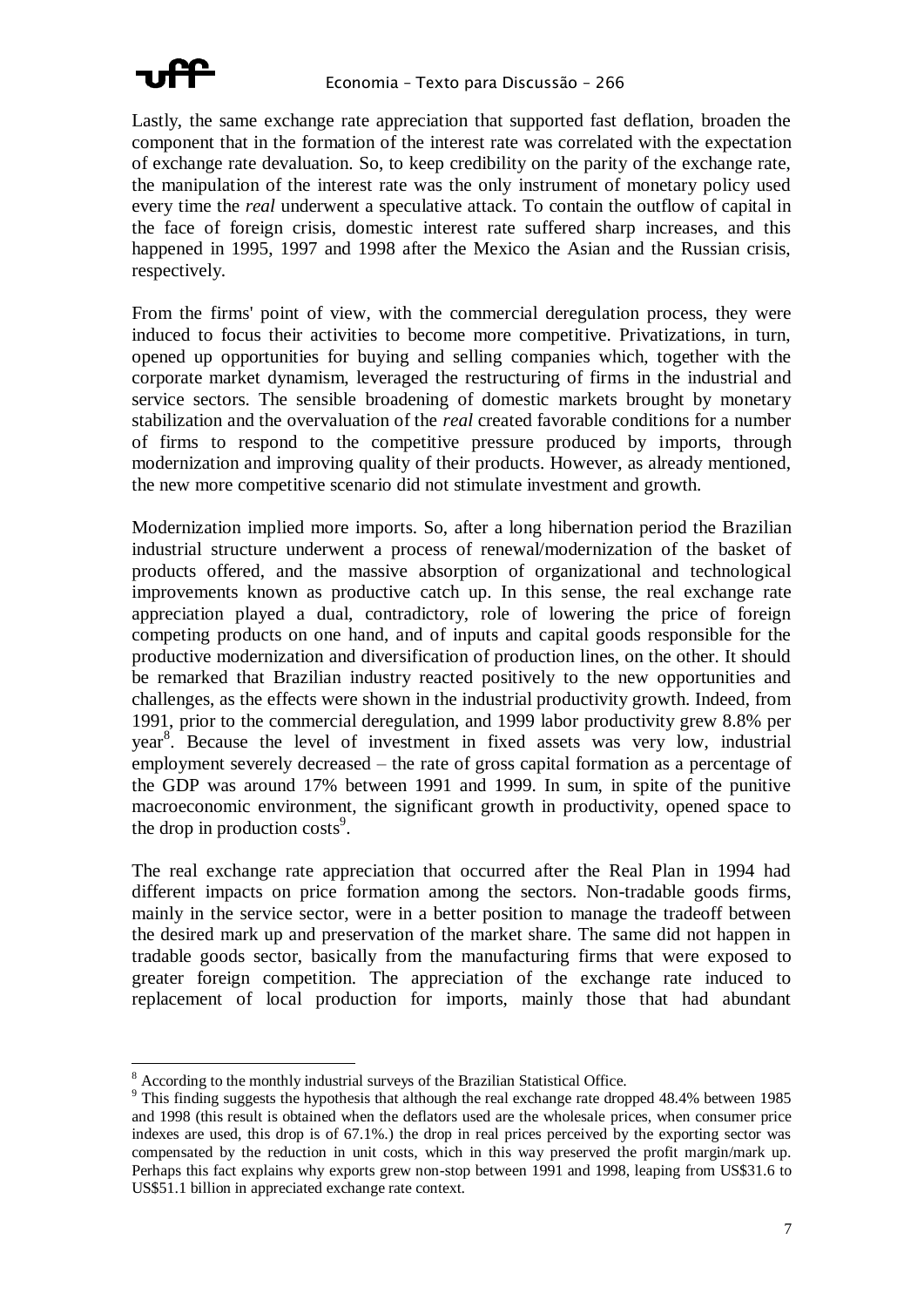

international supplier credit at low cost.<sup>10</sup> So, de-industrialization followed the opening of the economy.

The constant threat of a sharp devaluation of the currency added more uncertainty in the macroeconomic context, affecting negatively long run expectations. Overvaluation of the currency discouraged projects aimed at exporting, promoted a shrinking of important chains of production – also affected by predatory imports – and increased foreign property share in the domestic capital stocks.

To sum, financial and commercial deregulation and price stability significantly changed the price formation process in Brazil from mid nineties on. The commitment to maintain operational revenue, current profitability and profit margin, in a context of high uncertainty, given the vulnerability of the economy to foreign crisis and high exposition to international competition, required from firms changes in production and pricing strategies, technological restructuring, and very often the acquisition of new assets or the sale of existing ones. It can be added that, according to Cintra (2009), domestic credit was constrained in the 1990s and so investment decisions to increase fixed capital, although relatively low, had to rely on internal resources, what reinforces our argument that macroeconomic environment did not stimulated the reduction of industrial marks ups, even in a more competitive environment.

Given this macroeconomic scenario in the 1990s, the objective of the next section is to empirically investigate the influence of microeconomic and macroeconomic variables on the industrial firms' determination of the mark up. In this sense, at the macroeconomic level, it is assumed that inflation, interest and exchange rate variables, the level of commercial and financial deregulation and the domestic aggregate demand performance delimited the firms' potential cash-flows. At the microeconomic level, it is assumed that the supply price reflects the firms cost structure and market power. Given these conditioning factors, firms sought to define current mark ups to their direct average costs which, by ensuring their business profitability, generated income flows and profit margins capable of securing their expansion strategies. Hypothetically, such strategies are basically aimed at defining the adequate level of barriers again the new entrants, and ensure an adequate mix of self-financing and external financing for investment funding.

#### **IV Determinants of mark up in the manufacturing industry in the 1990s: an econometric model**

In the mark up determination model for the Brazilian industry in the 1990s, both macroeconomic and microeconomic variables were considered according to the theoretical arguments developed above. Given the availability of data, the mark ups were constructed for industrial sectors, and not firms, considering prices and average production costs as references. In this sense, changes in terms of monopoly power and changes in intra-firm cost structure were not captured<sup>11</sup>. We believe that even with such

 $\overline{a}$  $10$  In our econometric study reported further on, we found that the real exchange rate had direct influence on the mark up, it being the most significant component to explain the determination of the mark up in the period.<br><sup>11</sup>

<sup>11</sup> It is interesting to observe that along the nineties the mark up dispersion increased among the industrial sectors. From 1990 to 1992 the dispersion was around 0.073; in 1994 it jumped to 0.131 and then stabilized in 0.100, between 1994 and 1997; in 1999 it achieved 0.177. We can suggest that the increasing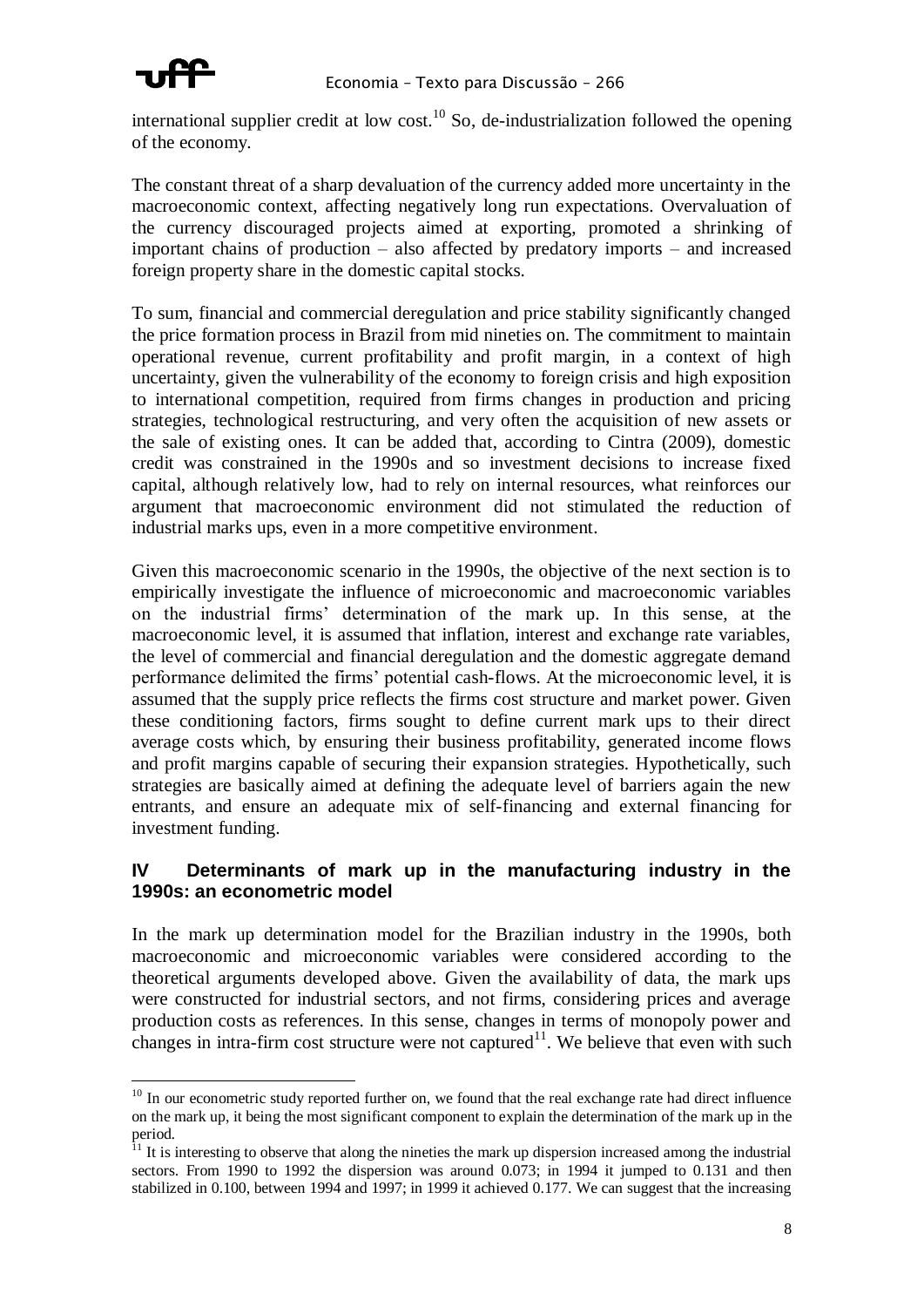

limitation, the exercise undertaken presented interesting results that are widely consistent with the theoretical discussion presented. The effect of the macroeconomic context was captured through the behavior of the real exchange and the interest rate, and the sectors relative prices, opening degree and sectors GDPs level. The microeconomic variables were captured through sectors profit margin, investment profitability and leverage degree.

In this paper we chose to analyze the period 1990-1999 because data are available for all variables of interest (8) with the highest possible number of sectors (26). Furthermore, as mentioned in third section, this is a period characterized by many changes in the Brazilian economy. Indeed, up to 1994 it took place a process of commercial and financial deregulation in a context of high inflation with a generalized system of contract indexation – which turned the price system rigid. After the implementation of the Real Plan, in July 1994, and up to January 1999, a fixed exchange rate was used as a nominal anchor to prices and a rigid monetary policy followed, besides the deepening of the deregulation process. After January 1999, when the fixed exchange rate regime was abandoned, following a sucession of speculative attacks to the domestic currency in 1997 and 1998, an inflation targeting policy and a flexible exchange rate regime were put into practice.

In this way we built up a balanced panel data, combining microeconomic and macroeconomic variables, containing 260 observations. Our panel model is specified as follow:

$$
Y_{it} = \beta_{iX}X_{it} + \beta_{iZ}Z_{it} + \eta_i + \delta D_t + u_{it}
$$
  

$$
u_{it} = \rho_i u_{it-1} + \epsilon_{it} \text{ with } \epsilon \sim N(0, \Sigma)
$$

for  $i = 1,...,M$  cross-sectional units observed for dated periods  $t = 1,...,T$ . And where  $Y_{it}$  is the mark up vector,  $X_{it}$  is a vector of macroeconomics variables,  $Z_{it}$  of microeconomics regressors, while  $\eta_i$  represents cross-section fixed effects and  $D_t$  a vector of policy dummies.  $u_{it}$  are the disturbances following an autoregressive process of order one, where  $|\rho| < 1$  (i.e. strictly stationary) and  $\varepsilon_{it}$  is a white noise process. The  $\Sigma$ is the variance-covariance matrix of order M.  $\beta_{iX}$ ,  $\beta_{iZ}$ ,  $\delta$  are vectors of coefficients. We consider the following explanatory variables:

$$
\mathbf{X}_{it} = [SGDP_{it}, OPEN_{it}, RPI_{it}, RER_{it}, RIR_{it}] \text{ and}
$$

$$
\mathbf{Z}_{it} = [PM_{it}, IP_{it}, LD_{it}].
$$

 $\overline{a}$ 

The mark ups (**MU**) were constructed as the quotient of the production value of one sector by the sum of its respective intermediate consumption, salary and contributions<sup>12</sup>. The profit margin (**PM**) was obtained by dividing the sector net profit by the net operational revenue. Investment profitability (**IP**) was computed by the relation between

 $12$  The methodology describing the whole set of data is in Annex.

in dispersion is an indicative of the defensive behavior of bigger firms, with more market power, in setting their mark ups. Also it is an indicative that, in spite of augmented competition due to commercial openning of the economy and exchange rate overvaluation, big firms chose to maintain their market share. These considerations are confirmed in our econometric exercises.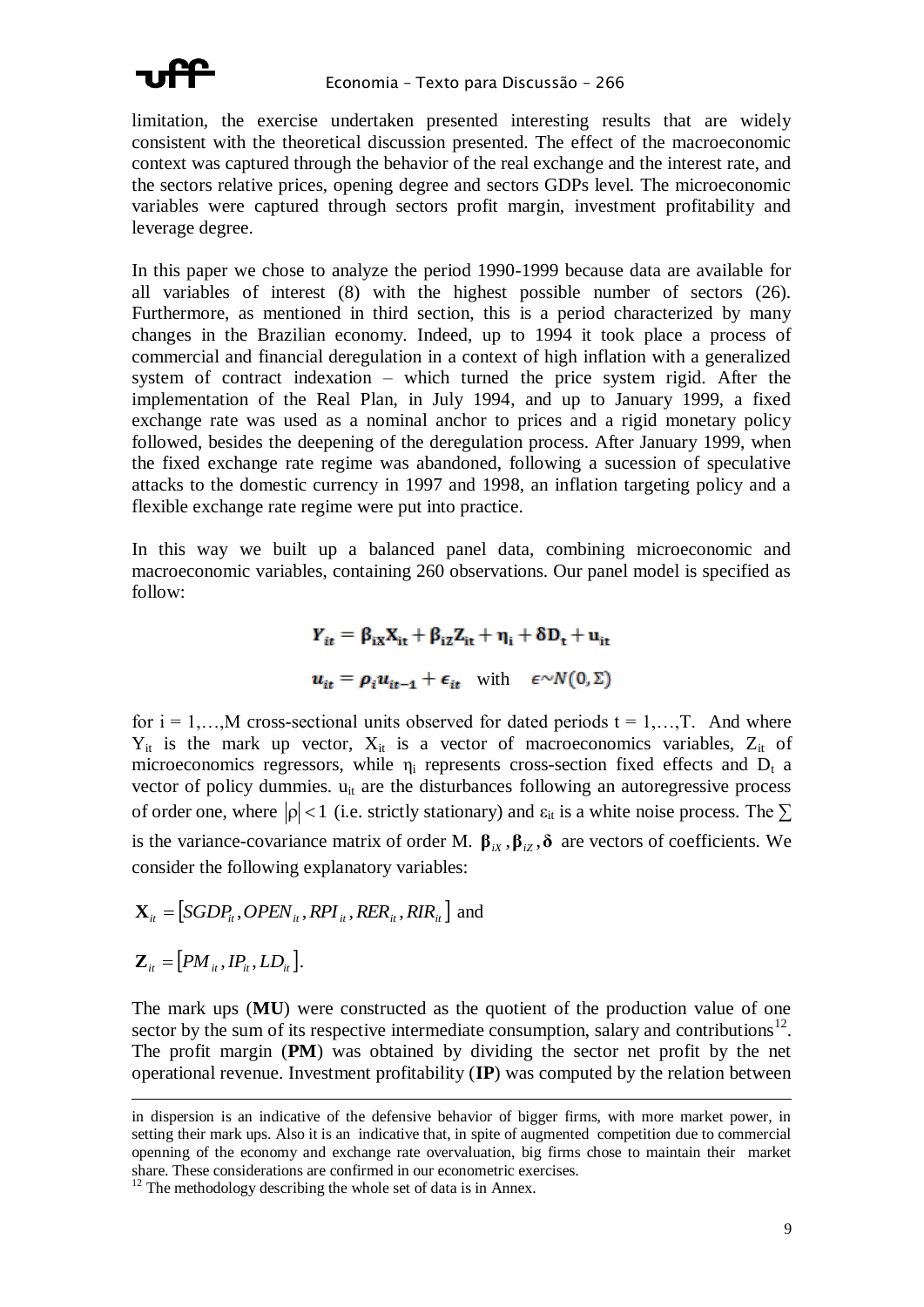

 $\overline{a}$ 

asset equivalence result and asset balance value; and the sector leverage degree (**LD**) by the relation net debt/net worth. The sector GDP (**SGDP**) was computed by the value added methodology. The opening degree sector (**OPEN**) was obtained as the quotient between the value of imports and the difference between the value of production and net exports. The relative annual sector price index (**RPI**) was calculated as the sector producer price by the aggregated price industry. The real exchange rate (**RER**) was defined by the value of the dollar in domestic currency times the USA producer price index (PPI), divided by Brazil PPI (IPA-DI). Finally, the real interest rate (**RIR**) was obtained considering the basic interest rate of the Central Bank discounted by the inflation rate measured by the general price index.

#### **IV.1 Econometric Procedures**

Our objective is to estimate econometric models which highlight economic and intuitive arguments that explain the determination of the mark up in the Brazilian industrial firms in the 1990s and are in line with the hypotheses of the econometric theory. For this purpose, we pick up models in which a greater number of the explanatory variables presented the expected signs, as suggested by the outlined theory presented in the second section. However, it should be observed that models in which the regressors presented different signs from the expected, were also reported. Our main criterion to chose a model, though, was that the residuals were closer to be NIID.

We first carried out tests for the presence of common unit roots to all cross-sections, as well as tests with individual unit root process. We employed Levin, Lin and Chu test (LLC) which assumes common unit root process<sup>13</sup>. Also we preformed Im, Pesaran and Shin W-test, (IPS) and ADF – Fisher test. Both assume individual unit root process<sup>14</sup>. But, the power of these tests as of their size distortions are strongly affected by the size of the sample (the large of M and T). Moreover, there is the potential risk of concluding that the whole panel is nonstationary even when there is a large proportion of stationary series in the panel (Baltagi, 2007). Then careful analysis of both the individual and panel unit root test results was required to fully assess the stationary properties of the panel.

Tests were specified with individual terms or none effects. The lag length selection was based on asymptotic t-statistic (with p-value equals to 0.1), Andrews' bandwidth estimator and quadratic spectral kernel. The unit root tests results are in Table 1.There are series I(0) and I(1) and the panel cross sections may have or not a common unit root. The presence of fixed effect is crucial and tests are inconclusive. For these reasons we assume that the series are not cointegrated and let the search of cointegrating panel for furthers studies.

We then tested several econometric models. We first look at a specification with no fixed effects ( $\eta$ =0,  $\forall$  i), using FGLS estimators, and with the errors being modeled as an autoregressive process of first order and with the estimator for the covariance matrix

<sup>&</sup>lt;sup>13</sup> However, this test is very restrictive in the sense that it requires that all cross-sections have or do not have a unit root. Further the test crucially depends upon the independence assumption across crosssections and is not applicable if cross-sectional correlation is present (see Baltagi, 2007, p 241-250).

<sup>&</sup>lt;sup>14</sup> The small sample performance of IPC is reasonably satisfactory and has generally better performance than the LLC test. By the other side, IPS has more stable size than Fisher test for small M while in terms of the size-adjusted power the Fisher test seems to be superior to the IPS (Baltagi, 2007).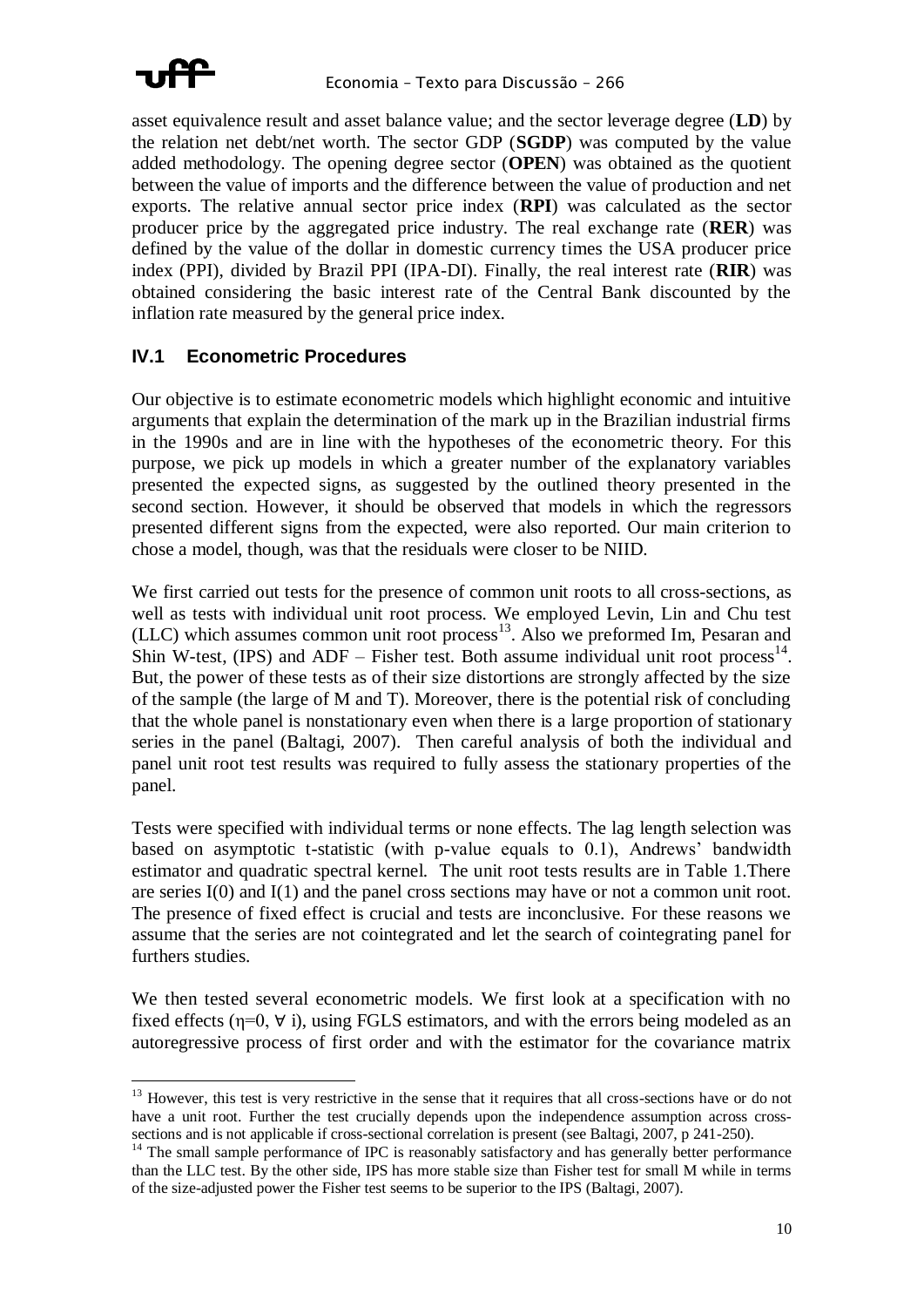

robust on the presence of generically forms of serial correlation and heterocedasticity of the residuals. In this group the variables are in level and one of the equations is specified in logs.

In the second group of equations we estimated models with fixed effects and in first differences, with and without logs. In the third group we estimated an ADL model with fixed effects and the series in levels. Two other ADLs models were estimated, one with part of the series in levels and the other part in first differences – those that are conclusively  $I(1)$ , such as pointed out by the unit root tests – with and without fixed effects.

Finally a fourth group of models were estimated through the two least squares process, with and without fixed effects, assuming that all series are  $I(0)$  and that the regressors opening degree sector (**OPEN**), real exchange rate (**RER**) and the real interest rate (**RIR**) are strictly exogenous.

In general, the models specifications followed the criterion of starting from the more general to the more parsimonious specification following the analysis of common factors. Since the preliminary experiments indicated the presence of a strong serial correlation, the error term has been specified as a first order autoregressive process – AR(1). This, however, was not sufficient to eliminate the entire autocorrelation for several models. Also, a dummy for economic policy was included to reduce the size of the outliers present in the period, and this way obtain residuals closer to being Gaussian ones. The choice of the intervention periods has been done looking at each sector considering the specified model without dummies.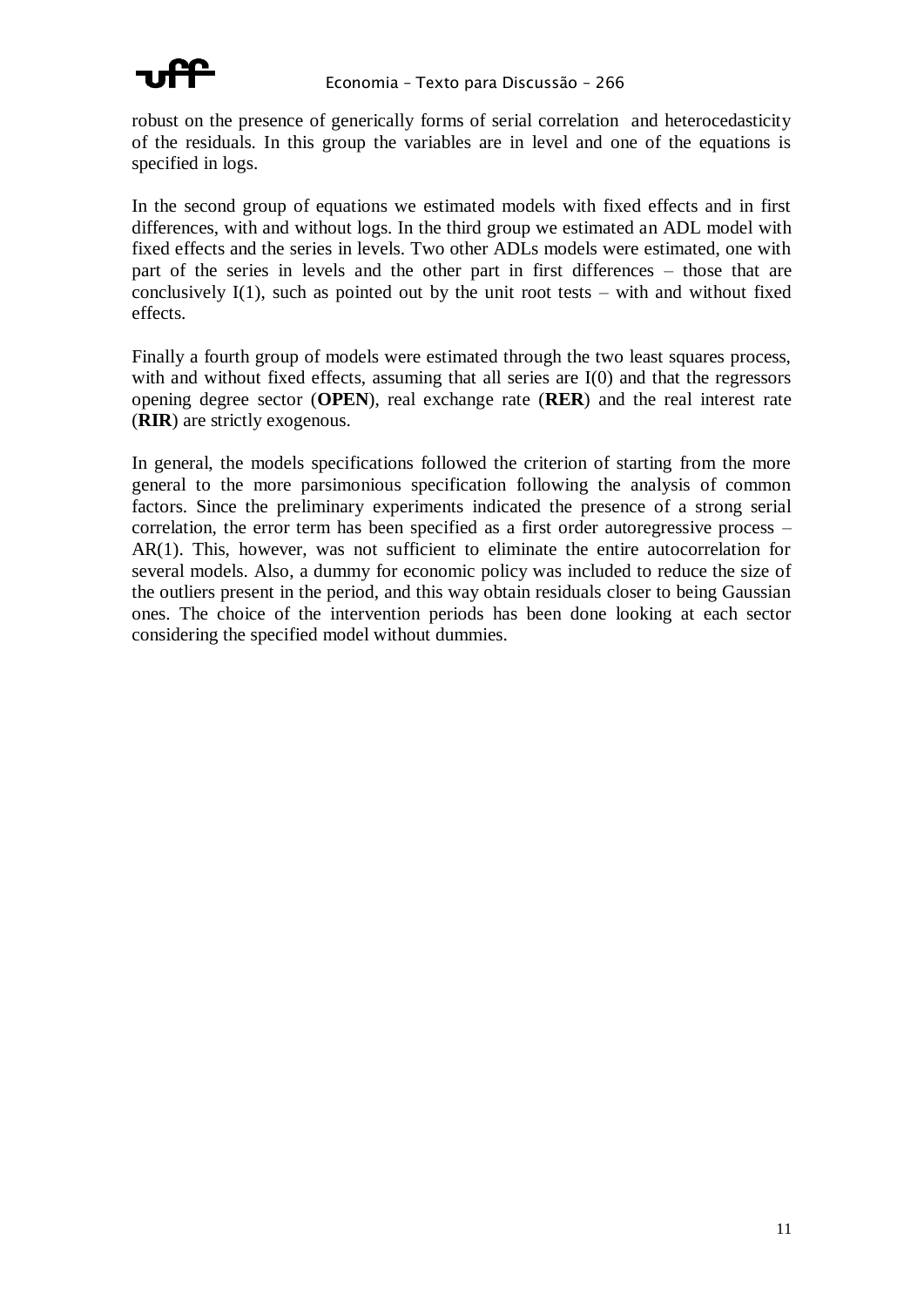

## **Table 1: Panel Unit Root Tests**

| <b>SERIES</b>   | <b>TESTS</b>  | <b>FIXED</b>    | <b>DECISION</b> | <b>NONE</b>           | <b>DECISION</b> |
|-----------------|---------------|-----------------|-----------------|-----------------------|-----------------|
|                 |               | <b>EFFECTS</b>  |                 | <b>TERM</b>           |                 |
|                 |               | <b>P-VALUES</b> |                 | <b>P-VALUES</b>       |                 |
| MU              | <b>LLC</b>    | 0.0013          | <b>REJECT</b>   | 0.9566                | <b>ACCEPT</b>   |
|                 | <b>IPS</b>    | 0.0030          | <b>REJECT</b>   | $---$                 | -----           |
|                 | $ADF -$       |                 |                 |                       |                 |
|                 | <b>FISHER</b> | 0.0017          | <b>REJECT</b>   | 1.0000                | <b>ACCEPT</b>   |
| <b>SGDP</b>     | <b>LLC</b>    | 0.0000          | <b>REJECT</b>   | 0.3825                | <b>ACCEPT</b>   |
|                 | <b>IPS</b>    | 0.0000          | <b>REJECT</b>   | $\cdots$              | $- - - - -$     |
|                 | $ADF -$       |                 |                 |                       |                 |
|                 | <b>FISHER</b> | 0.0000          | <b>REJECT</b>   | 0.9999                | <b>ACCEPT</b>   |
| <b>OPEN</b>     | <b>LLC</b>    | 0.9969          | <b>ACCEPT</b>   | 1.0000                | <b>ACCEPT</b>   |
|                 | <b>IPS</b>    | 1.0000          | <b>ACCEPT</b>   | $\qquad \qquad - - -$ | $- - - - -$     |
|                 | $ADF -$       |                 |                 |                       |                 |
|                 | <b>FISHER</b> | 1.0000          | <b>ACCEPT</b>   | 1.0000                | <b>ACCEPT</b>   |
| <b>RPI</b>      | <b>LLC</b>    | 0.0000          | <b>REJECT</b>   | 0.0000                | <b>REJECT</b>   |
|                 | <b>IPS</b>    | 0.0000          | <b>REJECT</b>   | $---$                 |                 |
|                 | $ADF -$       |                 |                 |                       |                 |
|                 | <b>FISHER</b> | 0.0000          | <b>REJECT</b>   | 0.0012                | <b>REJECT</b>   |
| <b>RER</b>      | LLC           | 0.0000          | <b>REJECT</b>   | 0.9970                | <b>ACCEPT</b>   |
|                 | <b>IPS</b>    | 0.0000          | <b>REJECT</b>   | ----                  | -----           |
|                 | $ADF -$       |                 |                 |                       |                 |
|                 | <b>FISHER</b> | 0.0000          |                 |                       |                 |
|                 | <b>LLC</b>    |                 | <b>REJECT</b>   | 1.0000                | <b>ACCEPT</b>   |
| <b>RIR</b>      |               | 0.0000          | <b>REJECT</b>   | 0,0000                | <b>REJECT</b>   |
|                 | <b>IPS</b>    | 0.0000          | <b>REJECT</b>   |                       |                 |
|                 | $ADF -$       |                 |                 |                       |                 |
|                 | <b>FISHER</b> | 0.0000          | <b>REJECT</b>   | 0.0000                | <b>REJECT</b>   |
| $\overline{PM}$ | <b>LLC</b>    | 0.0000          | <b>REJECT</b>   | 0,0000                | <b>REJECT</b>   |
|                 | <b>IPS</b>    | 0.0000          | <b>REJECT</b>   |                       |                 |
|                 | $ADF -$       |                 |                 |                       |                 |
|                 | <b>FISHER</b> | 0.0000          | <b>REJECT</b>   | 0.0000                | <b>REJECT</b>   |
| IP              | <b>LLC</b>    | 0.9999          | <b>ACCEPT</b>   | 0.0026                | <b>REJECT</b>   |
|                 | <b>IPS</b>    | 0.9998          | <b>ACCEPT</b>   | ----                  | $---$           |
|                 | $ADF -$       |                 |                 |                       |                 |
|                 | <b>FISHER</b> | 0.9222          | <b>ACCEPT</b>   | 0.3708                | <b>ACCEPT</b>   |
| LD              | <b>LLC</b>    | 0.9944          | <b>ACCEPT</b>   | 1.0000                | <b>ACCEPT</b>   |
|                 | <b>IPS</b>    | 0.9998          | <b>ACCEPT</b>   | $\frac{1}{2}$         | $- - - - -$     |
|                 | $ADF -$       |                 |                 |                       |                 |
|                 | <b>FISHER</b> | 0.9071          | <b>ACCEPT</b>   | 1.0000                | <b>ACCEPT</b>   |
| Mark up and     | <b>LLC</b>    | 00000           | <b>REJECT</b>   | 0.0004                | <b>REJECT</b>   |
| Macro           | <b>IPS</b>    | 0.0003          | <b>REJECT</b>   | ----                  | -----           |
| Variables       | $ADF -$       |                 |                 |                       |                 |
|                 | <b>FISHER</b> | 0.0000          | <b>REJECT</b>   | 0.4480                | <b>ACCEPT</b>   |
| Mark up and     | <b>LLC</b>    | 0.0000          | <b>REJECT</b>   | 0.9215                | <b>ACCEPT</b>   |
| Micro           | <b>IPS</b>    | 0.0516          | <b>REJECT</b>   | ----                  | -----           |
| Variables       | $ADF -$       |                 |                 |                       |                 |
|                 | <b>FISHER</b> | 0.0039          | <b>REJECT</b>   | 0.0038                | <b>REJECT</b>   |
| Macro           | <b>LLC</b>    | 0.0000          | <b>REJECT</b>   | 0.0000                | <b>REJECT</b>   |
| Variables       | <b>IPS</b>    |                 | <b>REJECT</b>   | ----                  | $---$           |
|                 | $ADF -$       | 0.0002          |                 |                       |                 |
|                 | <b>FISHER</b> | 0.0000          | <b>REJECT</b>   | 0.0344                | <b>REJECT</b>   |
| Micro           | <b>LLC</b>    | 0.0000          | <b>REJECT</b>   | 0.1687                | <b>ACCEPT</b>   |
| Variables       | <b>IPS</b>    | 0.1298          | <b>ACCEPT</b>   |                       | $--- - -$       |
|                 | $ADF -$       |                 |                 |                       |                 |
|                 | <b>FISHER</b> | 0.0100          | <b>REJECT</b>   | 0.0000                | <b>REJECT</b>   |
|                 |               |                 |                 |                       |                 |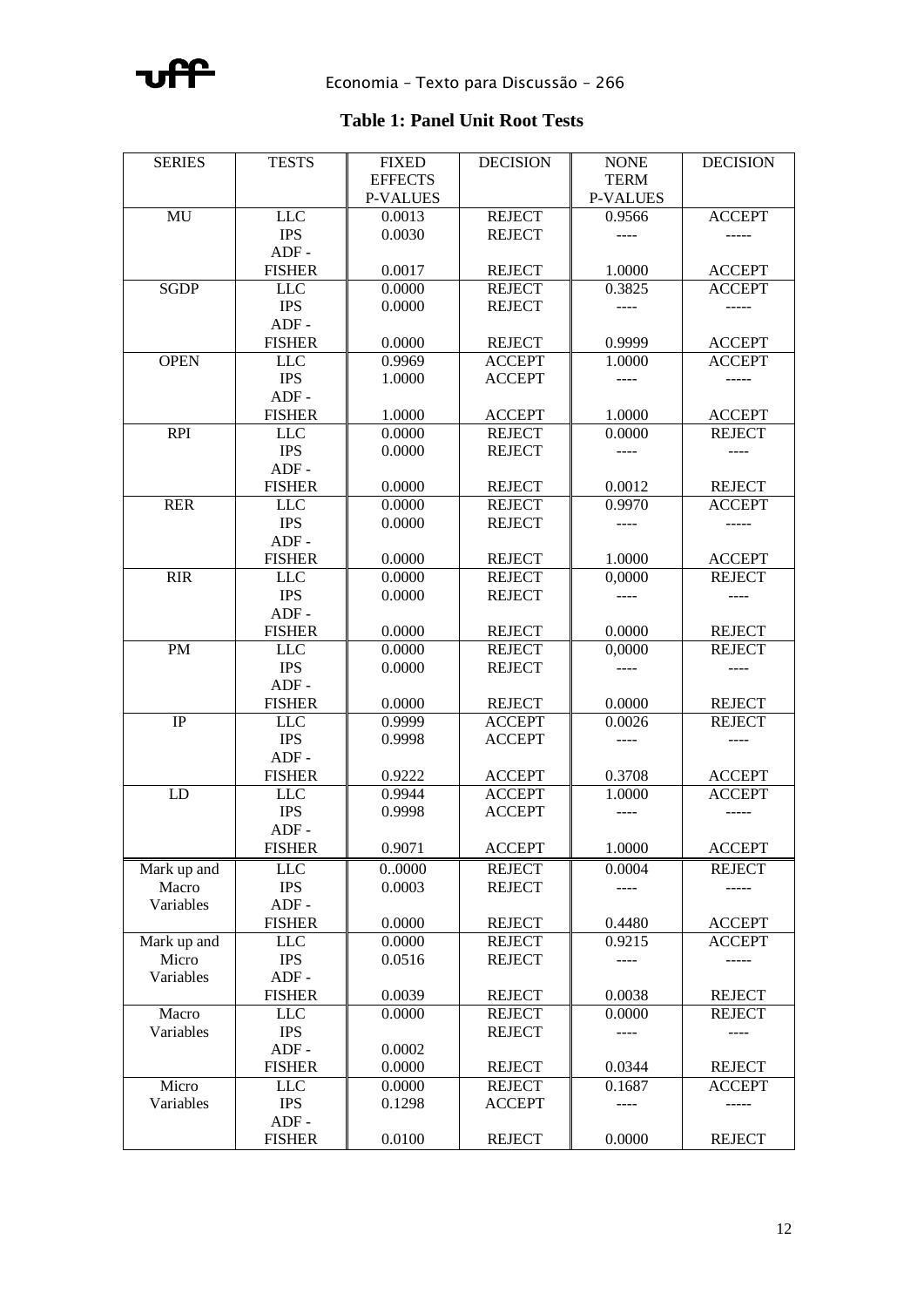

It should be observed that the selection criterion of choosing the estimated equations which residuals presented the least serial correlation eliminated all specifications with random effects, as well SURE models. So, the models were estimated by FGLS and the coefficient of the variance matrix was estimated with the White robust estimate version, designed to accommodate arbitrary serial correlations and time-variant variances of the  $disturbances<sup>15</sup>$  and, corrected by the degrees of freedom. The non-significant variables were deleted from the equations.

### **IV.2 Results**

The estimated models are presented in Table 2, 4, 6 and 8. Tables 3, 5, 7 and 9 contain reports of residuals diagnostics.<sup>16</sup>

The equations of the first group contain an autoregressive term to reduce the residual serial correlation. Although the autoregressive term coefficients are high, they are all statically smaller than 1. By observing the AR(1) process impulse-response functions – not reported – in the models, they are found to be stable, that is, converge to zero. The residuals are near Gaussian.

The models specified with fixed effects are more stable than the models of the first group, however they showed a high serial correlation, what in part is corrected by the FGLS estimation and the use of the White robust matrix. In fact, the effects are highly significant (p-value near to zero). But, the microeconomic variables loose explanatory importance in the model.

When the models are specified in first differences, what implies to remove the unobserved effects, the problem of serial correlation is, in part, solved what strengths inference procedures, making the estimates closer to be efficient. This finding suggests the hypothesis that the errors should be specified as a random walk across time.

The ADL models (estimates in group 3), on their turn, seem to be in the track of solving the problem of high serial correlation; however this specification without fixed effects (equation 8) presents an explosive nature. Moreover, in equation 7, the signs of the long

 $\overline{a}$ <sup>15</sup> Although the GMM estimation model is more general than those presented in the paper, estimation dynamic panel data presents many problems. We performed many trials in order to study most DPDs models as possible. Most specifications displayed reasonable diagnostic residuals. However, in all estimated models the coefficients of variables as openness degree, real interest rate, sector GDP and investment profitability were non-significant and/or had wrong signals; the relative price sector could be significant or not. In general, only the current and the lagged real exchange rate were significant and had correct (positive) signal. To sum up, the fitted models had no economic meaning because only the exchange rate matters in determining the mark up behavior. Therefore, in spite of being concerned about the simultaneity of the microeconomic variables, like profits margin and investment profitability, we chose to discard DPD/GMM estimation. Furthermore, since we did not employ lagged variables we were able to catch the long run relationship among the mark up and some intervening variables which shed light on the firm's decision process.

<sup>&</sup>lt;sup>16</sup> The reports on the models presented contain the  $R^2$  statistics, standard regression error (SER), F statistic p-value, Durbin-Watson (DW) statistic together with its *p-value* The asymmetry coefficient (sk) and the excess residuals Kurtosis (ek) are also reported. Besides the Ljung-Box statistics *p-values* [Q(p)] for the second, fourth, sixth and eighth order to test for the presence of serial correlation in the residuals; Bera-Jarque (BJ) to test the normality; Goldfeld-Quandt [GQ(h)] for the heteroskedasticity; and the BDS (bootstrap) test for independence of residuals specified with dimension 6 and distance of 0.7.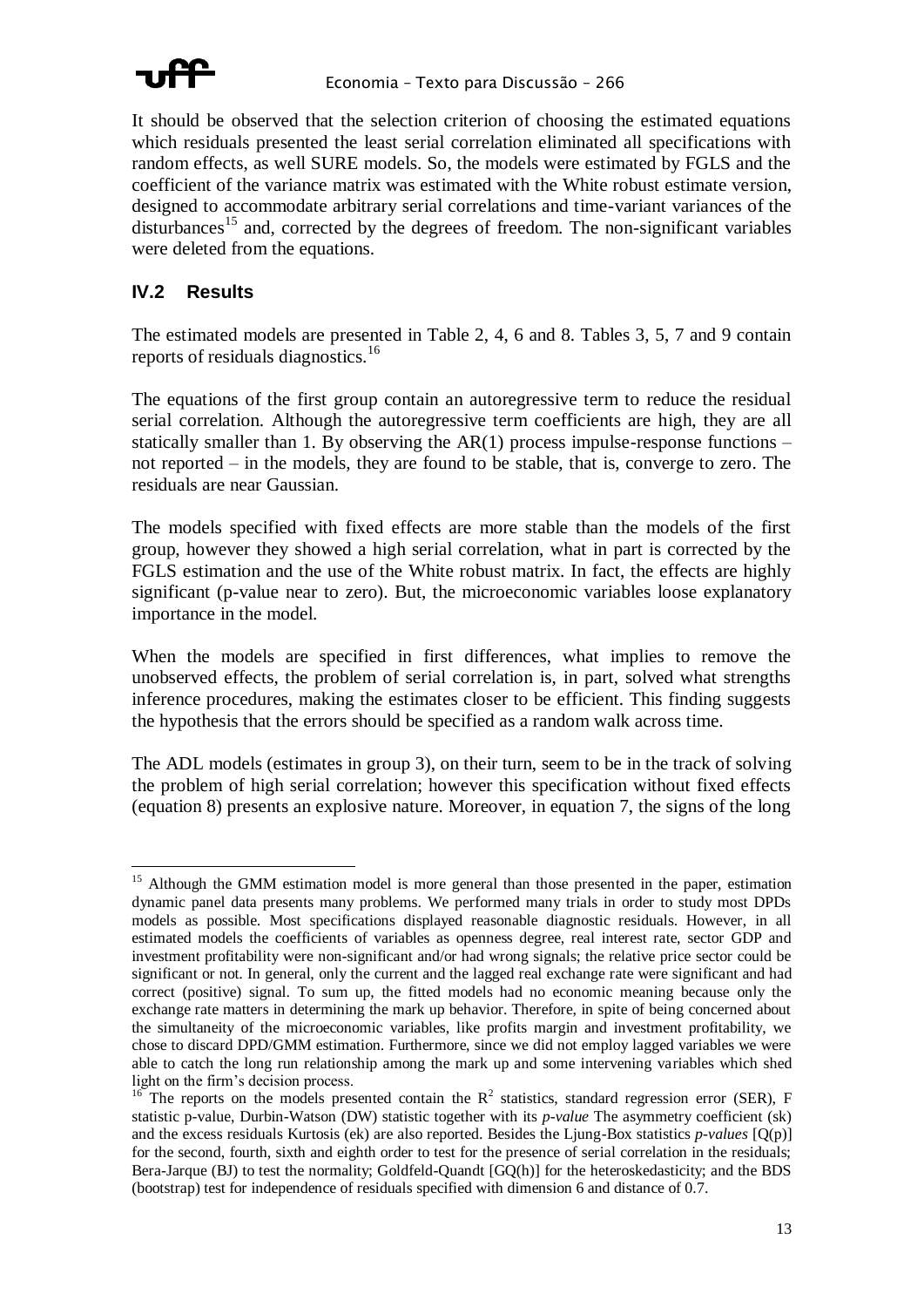term real exchange rate and of the investment profitability are negative, what contradicts our theoretical interpretation.

In the estimation of the two stages least squares models we used as instruments all variables of this study. We employed instruments of period *t*-1 and *t*-2 and the variables openness, real exchange rate and real interest rate also in period *t*. Although the diagnosis of the residuals were good, in the model with fixed effects the openness variable did not show statistical significance, while in the model without the unobserved effect the same occurred with the variable real interest rate. These results demand further investigation in the future.

| VARIABL     | <b>EQUATION 1</b> |             | <b>EQUATION 2</b> |             |  |  |
|-------------|-------------------|-------------|-------------------|-------------|--|--|
| E           |                   |             |                   | LOGS        |  |  |
|             | Coef.             | t-Statistic | Coef.             | t-Statistic |  |  |
|             |                   | P-Value     |                   | P-Value     |  |  |
| Constant    | 1.5235            | 7.5938      | 0.9118            | 4.2763      |  |  |
|             |                   | 0.0000      |                   | 0.0000      |  |  |
| <b>SGDP</b> | $-0.0014$         | 3.2334      | $-0.0972$         | $-2.7250$   |  |  |
|             |                   | 0.0014      |                   | 0.0069      |  |  |
| <b>OPEN</b> | $-0.3450$         | $-2.5890$   | $-0.3098$         | $-2.3214$   |  |  |
|             |                   | 0.0103      |                   | 0.0212      |  |  |
| <b>RPI</b>  | 0.0604            | 2.2358      | 0.0593            | 2.5017      |  |  |
|             |                   | 0.0264      |                   | 0.0131      |  |  |
| <b>RER</b>  | 0.1096            | 4.8219      | 0.0732            | 3.7023      |  |  |
|             |                   | 0.0000      |                   | 0.0003      |  |  |
| <b>RIR</b>  | $-0.0357$         | $-1.9988$   | $-0.0301$         | $-1.8473$   |  |  |
|             |                   | 0.0468      |                   | 0.0660      |  |  |
| <b>PM</b>   | 0.0858            | 2.0689      | 0.0475            | 1.5445      |  |  |
|             |                   | 0.0397      |                   | 0.1239      |  |  |
| IP          | 0.0153            | 3.7252      | 0.0244            | 3.2600      |  |  |
|             |                   | 0.0002      |                   | 0.0013      |  |  |
| LD          | $-0.0904$         | $-4.2573$   | $-0.1035$         | $-3.8483$   |  |  |
|             |                   | 0.0000      |                   | 0.0002      |  |  |
| <b>DUM</b>  | 0.0357            | 4.6150      | 0.0268            | 4.5428      |  |  |
|             |                   | 0.0000      |                   | 0.0000      |  |  |
| AR(1)       | 0.9483            | 30.7473     | 0.9451            | 30.1373     |  |  |
|             |                   | 0.0000      |                   | 0.0000      |  |  |

**Table 2: Estimated Models – Group 1 Dependent Variable: Mark-up (White consistent covariance matrix computed**)

**Table 3: Residuals Diagnostics**

| <b>Equation 1</b> |                |               |                   |                    |               |  |  |  |
|-------------------|----------------|---------------|-------------------|--------------------|---------------|--|--|--|
| ITERAT= $16$      | $R^2 = 0.7468$ | SER=0.0739    | $F=0.0000$        | DW=1.7951/0.1171   | $Q(2)=0.0334$ |  |  |  |
| $Q(4)=0.0865$     | $Q(6)=0.0729$  | $Q(8)=0.0967$ | $GQ(75)=0.5216$   | $Sk = 0.3824$      | $Ek = 0.2878$ |  |  |  |
| $BJ = 0.0386$     | BDS=0.1112     |               |                   |                    |               |  |  |  |
|                   |                |               | <b>Equation 2</b> |                    |               |  |  |  |
| ITERAT= $15$      | $R^2=0.7602$   | SER=0.0529    | $F=0.0000$        | $DW=1.7944/0.1158$ | $Q(2)=0.0480$ |  |  |  |
| $Q(4)=0.1225$     | $Q(6)=0.1178$  | $Q(8)=0.1395$ | $GQ(75)=0.5391$   | $Sk = 0.3121$      | $Ek=0.1040$   |  |  |  |
| $BJ=0.14200$      | $BDS=0.1072$   |               |                   |                    |               |  |  |  |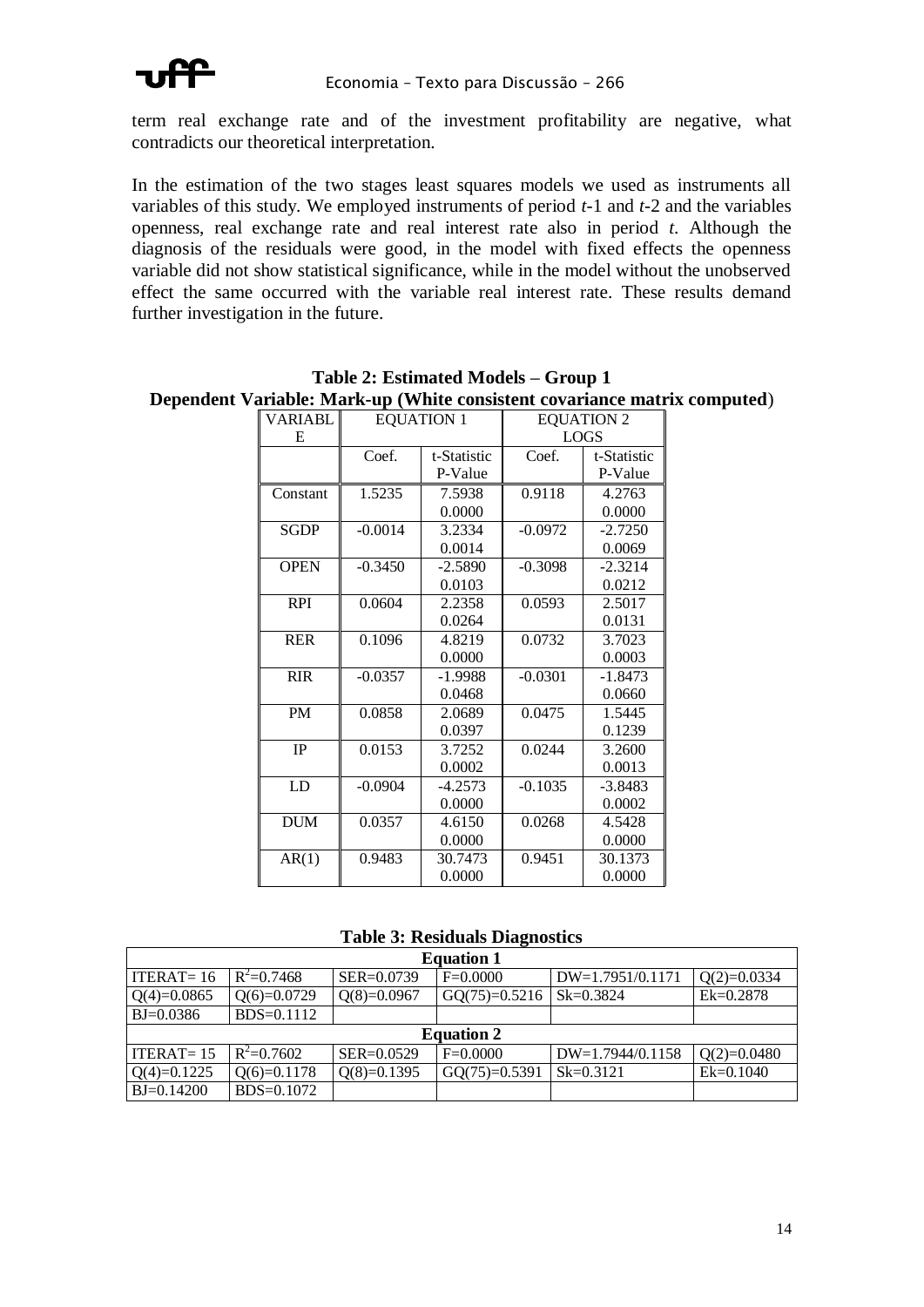

| Dependent Variable: Mark-up (White consistent covariance matrix computed) |           |                      |           |                   |                   |             |                        |             |  |  |
|---------------------------------------------------------------------------|-----------|----------------------|-----------|-------------------|-------------------|-------------|------------------------|-------------|--|--|
| <b>VARIABL</b>                                                            |           | <b>EQUATION 3</b>    |           | <b>EQUATION 4</b> | <b>EQUATION 5</b> |             | <b>EQUATION 6</b>      |             |  |  |
| E                                                                         |           | <b>FIXED EFFECTS</b> |           | FE-LOGS           | <b>DIFFERENCE</b> |             | <b>DIFFERENCE LOGS</b> |             |  |  |
|                                                                           | Coef.     | t-Statistic          | Coef.     | t-Statistic       | Coef.             | t-Statistic | Coef.                  | t-Statistic |  |  |
|                                                                           |           | P-Value              |           | P-Value           |                   | P-Value     |                        | P-Value     |  |  |
| Constant                                                                  | 1.2738    | 12.2637              | 0.7896    | 3.8204            | $-0.0032$         | $-1.0145$   | $-0.0082$              | $-3.5284$   |  |  |
|                                                                           |           | 0.0000               |           | 0.0002            |                   | 0.3114      |                        | 0.0005      |  |  |
| <b>SGDP</b>                                                               | $-0.0014$ | $-2.3381$            | $-0.1023$ | $-2.2901$         | $-0.0016$         | $-4.8069$   | $-0.0762$              | $-2.5470$   |  |  |
|                                                                           |           | 0.0204               |           | 0.0230            |                   | 0.0000      |                        | 0.0115      |  |  |
| <b>OPEN</b>                                                               | $-0.3130$ | $-1.9126$            | $-0.2820$ | 1.7914            | $-0.4525$         | 3.9397      | $-0.5101$              | $-3.9026$   |  |  |
|                                                                           |           | 0.0572               |           | 0.0747            |                   | 0.0001      |                        | 0.0001      |  |  |
| <b>RPI</b>                                                                | 0.1184    | 3.0040               | 0.0794    | 2.6215            | 0.0593            | 2.9366      | 0.0829                 | 3.2126      |  |  |
|                                                                           |           | 0.0030               |           | 0.0094            |                   | 0.0037      |                        | 0.0015      |  |  |
| <b>RER</b>                                                                | 0.1062    | 4.1825               | 0.0562    | 2.5097            | 0.1083            | 4.4403      | 0.1084                 | 5.6125      |  |  |
|                                                                           |           | 0.0000               |           | 0.0129            |                   | 0.0000      |                        | 0.0000      |  |  |
| <b>RIR</b>                                                                | $-0.1193$ | $-6.6827$            | $-0.1131$ | $-4.9850$         | 0.0490            | 3.7242      | 0.0565                 | 3.2290      |  |  |
|                                                                           |           | 0.0000               |           | 0.0000            |                   | 0.000       |                        | 0.0014      |  |  |
| PM                                                                        |           |                      |           |                   | 0.0623            | 2.0376      | $-0.0538$              | $-2.0891$   |  |  |
|                                                                           |           |                      |           |                   |                   | 0.0000      |                        | 0.0378      |  |  |
| <b>IP</b>                                                                 | 0.0059    | 1.4822               |           | ----              | 0.0221            | 6.4380      | 0.0244                 | 4.28882     |  |  |
|                                                                           |           | 0.1399               |           |                   |                   | 0.0000      |                        | 0.0000      |  |  |
| LD                                                                        |           |                      | ----      | ----              | $-0.0870$         | 5.2130      | $-0.0285$              | $-1.4575$   |  |  |
|                                                                           |           |                      |           |                   |                   | 0.0000      |                        | 0.1464      |  |  |
| <b>DUM</b>                                                                | 0.0398    | 5.0966               |           |                   | 0.0852            | 10.6544     | 0.0590                 | 10.6068     |  |  |
|                                                                           |           | 0.0000               |           |                   |                   | 0.0000      |                        | 0.0000      |  |  |
| AR(1)                                                                     | 0.5150    | 8.3289               | 0.5305    | 8.6867            | ----              |             | ----                   |             |  |  |
|                                                                           |           | 0.0000               |           | 0.0000            |                   |             |                        |             |  |  |

**Table 4: Estimated Models – Group 2 Dependent Variable: Mark-up (White consistent covariance matrix computed)**

## **Table 5: Residuals Diagnostics**

| <b>Equation 3</b>   |                |                |                 |                    |               |  |  |  |  |
|---------------------|----------------|----------------|-----------------|--------------------|---------------|--|--|--|--|
| ITERAT $=$ 16       | $R^2 = 0.8237$ | SER=0.0713     | $F=0.0000$      | DW=1.8113/0.1489   | $Q(2)=0.0000$ |  |  |  |  |
| $Q(4)=0.0000$       | $Q(6)=0.0000$  | $Q(8)=0.0000$  | $GQ(75)=0.9196$ | $Sk = 0.2242$      | $Ek=0.3538$   |  |  |  |  |
| $BJ=0.2039$         | $BDS = 0.0000$ |                |                 |                    |               |  |  |  |  |
| <b>Equation 4</b>   |                |                |                 |                    |               |  |  |  |  |
| $ITERAT = 13$       | $R^2 = 0.8065$ | $SER = 0.0505$ | $F=0.0000$      | $DW=1.8672/0.3098$ | $Q(2)=0.0000$ |  |  |  |  |
| $Q(4)=0.0000$       | $Q(6)=0.0000$  | $Q(8)=0.0000$  | $GQ(75)=0.5622$ | $Sk = 0.5539$      | $Ek=0.1104$   |  |  |  |  |
| $B = 0.2039$        | $BDS=0.$       |                |                 |                    |               |  |  |  |  |
| <b>Equation 5*</b>  |                |                |                 |                    |               |  |  |  |  |
| $ITERAT = 1$        | $R^2 = 0.4762$ | $SER = 0.0716$ | $F=0.0000$      | $DW=1.9394/0.6431$ | $Q(2)=0.0285$ |  |  |  |  |
| $Q(4)=0.0931$       | $O(6)=0.1262$  | $Q(8)=0.1318$  | $GQ(75)=0.4932$ | $Sk = 0.3250$      | $Ek=0.2529$   |  |  |  |  |
| $BJ=0.0989$         | $BDS = 0.0440$ |                |                 |                    |               |  |  |  |  |
| <b>Equation 6**</b> |                |                |                 |                    |               |  |  |  |  |
| ITERAT $=$ 1        | $R^2 = 0.4419$ | SER=0.0517     | $F=0.0000$      | DW=1.9811/0.8851   | $Q(2)=0.0671$ |  |  |  |  |
| $Q(4)=0.1572$       | $Q(6)=0.2962$  | $Q(8)=0.3192$  | $GQ(75)=0.4662$ | $Sk = 0.2850$      | $Ek=0.0863$   |  |  |  |  |
| $BJ=0.1988$         | $BDS = 0.2160$ |                |                 |                    |               |  |  |  |  |

\* H0:  $p=-0.5$ , p-v=0.0000. \*\* H0:  $p=-0.5$ , p-v=0.0001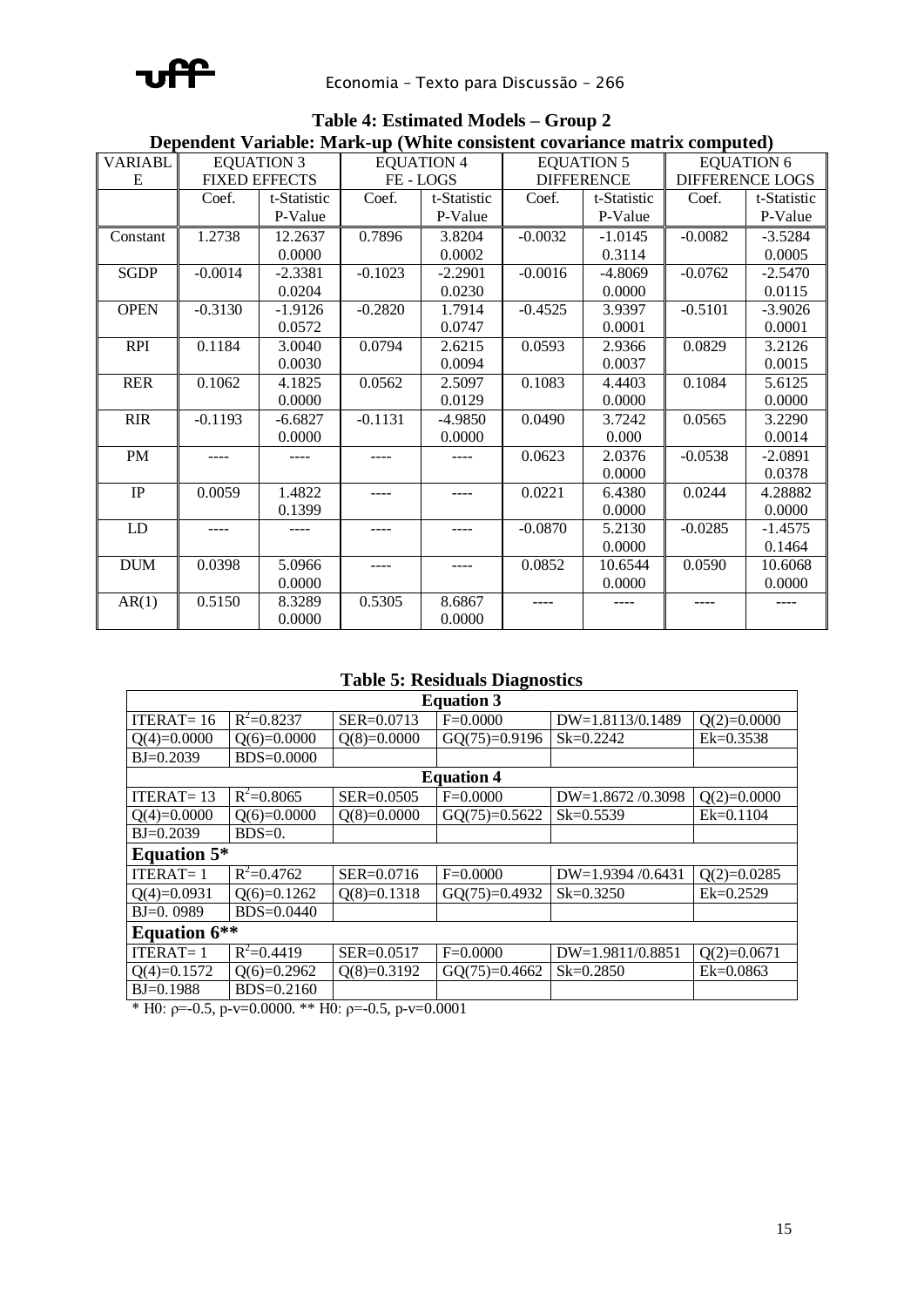

| pendent variable: Mark-up ( white consistent covariance matrix compute |           |                          |               |                   |                   |                         |  |  |  |
|------------------------------------------------------------------------|-----------|--------------------------|---------------|-------------------|-------------------|-------------------------|--|--|--|
| <b>VARIABL</b>                                                         |           | <b>EQUATION 7</b>        |               | <b>EQUATION 8</b> | <b>EQUATION 9</b> |                         |  |  |  |
| ${\bf E}$                                                              |           | <b>ADL LEVEL - FIXED</b> |               | <b>ADL</b>        |                   | <b>ADL</b>              |  |  |  |
|                                                                        |           | <b>EFFECTS</b>           |               | LEVEL/DIFFERENCE  |                   | <b>LEVEL/DIFFERENCE</b> |  |  |  |
|                                                                        |           |                          |               |                   |                   | <b>FIXED EFFECTS</b>    |  |  |  |
|                                                                        | Coef.     | t-Statistic              | Coef.         | t-Statistic       | Coef.             | t-Statistic             |  |  |  |
|                                                                        |           | P-Value                  |               | P-Value           |                   | P-Value                 |  |  |  |
| Constant                                                               | 1.2722    | 8.4540                   | $-0.1063$     | $-1.8192$         | 1.0065            | 10.8185                 |  |  |  |
|                                                                        |           | 0.0000                   |               | 0.0704            |                   | 0.0000                  |  |  |  |
| SGDP(t)                                                                | $-0.0009$ | $-1.7031$                | $-0.0008$     | $-2.0972$         | $\frac{1}{1}$     | $  -$                   |  |  |  |
|                                                                        |           | 0.0904                   |               | 0.0373            |                   |                         |  |  |  |
| OPEN(t)                                                                | $-0.3223$ | $-3.5795$                | $-0.4308$     | $-3.3495$         | $\frac{1}{2}$     | $\frac{1}{2}$           |  |  |  |
|                                                                        |           | 0.0005                   | Differ.       | 0.0010            |                   |                         |  |  |  |
| $\overline{RPI(t)}$                                                    | 0.1860    | 6.3015                   | 0.1622        | 5.1394            | 0.2675            | 5.2138                  |  |  |  |
|                                                                        |           | 0.0000                   |               | 0.0000            |                   | 0.0000                  |  |  |  |
| $\overline{\text{RER}(t)}$                                             | 0.2004    | 6.3342                   | 0.2188        | 8.9159            | 0.1591            | 6.701207                |  |  |  |
|                                                                        |           | 0.0000                   |               | 0.0000            |                   | 0.0000                  |  |  |  |
| $\mathbf{R} \mathbf{IR}(t)$                                            | $-0.1902$ | $-6.1044$                | $-0.0993$     | $-2.4992$         | $-0.2004$         | $-5.4259$               |  |  |  |
|                                                                        |           | 0.0000                   |               | 0.0133            |                   | 0.0000                  |  |  |  |
| PM(t)                                                                  | 0.0783    | 1.6883                   | $\frac{1}{2}$ | $\frac{1}{2}$     | <u></u>           | $---$                   |  |  |  |
|                                                                        |           | 0.0932                   |               |                   |                   |                         |  |  |  |
| IP(t)                                                                  | $-0.0298$ | $-2.7193$                | 0.0111        | 1.9414            | 0.0101            | 2.0009                  |  |  |  |
|                                                                        |           | 0.0072                   | Differ.       | 0.0537            |                   | 0.0470                  |  |  |  |
| LD(t)                                                                  | $-0.0434$ | $-2.8967$                | $-0.0474$     | $-2.4672$         | $-0.0617$         | $-3.3341$               |  |  |  |
|                                                                        |           | 0.0043                   | Differ.       | 0.0145            |                   | 0.0010                  |  |  |  |
| $SGDP(T-1)$                                                            |           |                          |               | $---$             | 0.0009            | 1.6358                  |  |  |  |
|                                                                        |           |                          |               |                   |                   | 0.1037                  |  |  |  |
| $OPEN(-1)$                                                             | $---$     | $\frac{1}{2}$            | $-0.1991$     | $-1.5585$         | $-0.3796$         | $-2.2522$               |  |  |  |
|                                                                        |           |                          | Differ.       | 0.1207            | Differ.           | 0.1037                  |  |  |  |
| $RPI(t-1)$                                                             | $-0.0661$ | $-3.1714$                | $-0.1022$     | $-3.3943$         | $-0.0644$         | $-2.2327$               |  |  |  |
|                                                                        |           | 0.0018                   |               | 0.0000            |                   | 0.0269                  |  |  |  |
| $RER(t-1)$                                                             | $-0.2989$ | $-5.4345$                | ----          |                   | $-0.1131$         | $-2.3627$               |  |  |  |
|                                                                        |           | 0.0000                   |               |                   |                   | 0.0193                  |  |  |  |
| $\overline{RIR(t-1)}$                                                  | 0.1217    | 2.1440                   | $\frac{1}{2}$ | $---$             | $- - - -$         |                         |  |  |  |
|                                                                        |           | 0.0335                   |               |                   |                   |                         |  |  |  |
| $PM(t-1)$                                                              | 0.3065    | 9.2549                   | 0.2980        | 7.2546            | 0.321955          | 6.6074                  |  |  |  |
|                                                                        |           | 0.0000                   |               | 0.0000            |                   | 0.0000                  |  |  |  |
| $IP(t-1)$                                                              | $-0.0117$ | $-3.1518$                | $-0.0100$     | $-3.3943$         | $-0.0109$         | 2.9094                  |  |  |  |
|                                                                        |           | 0.0019                   |               | 0.0008            | Differ.           | 0.0041                  |  |  |  |
| $MU(-1)$                                                               | 0.2564    | 3.2197                   | 0.9705        | 24.8021           |                   |                         |  |  |  |
|                                                                        |           | 0.0015                   |               | 0.0000            |                   |                         |  |  |  |
| $MU(-2)$                                                               | $-0.1036$ | $-1.2957$                | ----          |                   |                   |                         |  |  |  |
|                                                                        |           | 0.1969                   |               |                   |                   |                         |  |  |  |

#### **Table 6: Estimated Models – Group 3 Dependent Variable: Mark-up (White consistent covariance matrix computed)**

#### **Table 7: Residuals Diagnostics**

| <b>Equation 7</b> |                   |               |                 |                   |                |  |  |  |  |
|-------------------|-------------------|---------------|-----------------|-------------------|----------------|--|--|--|--|
| ITERAT $=$ 1      | $R^2 = 0.8969$    | SER=0.0669    | $F=0.0000$      | DW=1.7934 /0.1141 | $Q(2)=0.1470$  |  |  |  |  |
| $Q(4)=0.1150$     | $Q(6)=0.2826$     | $Q(7)=0.1140$ | $GQ(64)=0.5838$ | $Sk = 0.1299$     | $Ek=0.0292$    |  |  |  |  |
| $BJ = 0.7437$     | BDS=0.0856        |               |                 |                   |                |  |  |  |  |
|                   | <b>Equation 8</b> |               |                 |                   |                |  |  |  |  |
| $ITERAT = 1$      | $R^2 = 0.7958$    | SER=0.0744    | $F=0.0000$      | DW=1.8099/0.1460  | $Q(2)=0.3145$  |  |  |  |  |
| $Q(4)=0.6399$     | $Q(6)=0.7287$     | $Q(7)=0.5892$ | $GQ(64)=0.8720$ | $Sk = 0.3491$     | $Ek=0.1952$ .  |  |  |  |  |
| $BJ=0.1025$       | BDS=0.0312        |               |                 |                   |                |  |  |  |  |
| <b>Equation 9</b> |                   |               |                 |                   |                |  |  |  |  |
| $ITERAT = 1$      | $R^2 = 0.8511$    | SER=0.0689    | $F=0.0000$      | DW=1.7589 /0.0652 | $Q(2)=0.0753$  |  |  |  |  |
| $Q(4)=0.0583$     | $Q(6)=0.1666$     | $Q(7)=0.0601$ | $GQ(64)=0.6436$ | $Sk = 0.2798$     | $Ek = -0.1397$ |  |  |  |  |
| $BJ = 0.2366$     | $BDS=0.0560$      |               |                 |                   |                |  |  |  |  |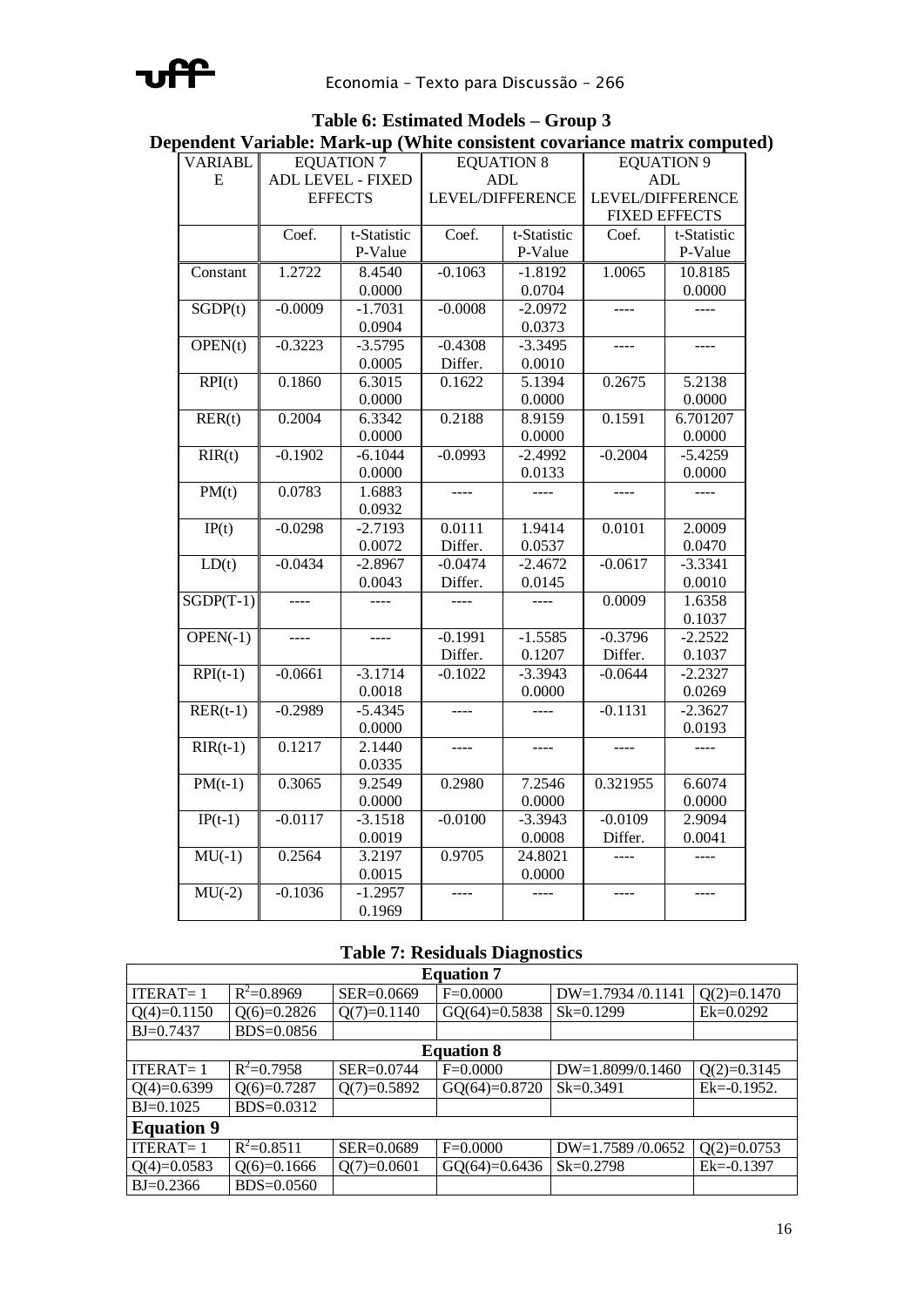

 $\overline{a}$ 

| <b>VARIABL</b> | $\cdots$ $\cdots$ | <b>EQUATION 10</b>      | <b>EQUATION 11</b><br><b>FIXED EFFECTS</b> |             |  |  |  |
|----------------|-------------------|-------------------------|--------------------------------------------|-------------|--|--|--|
| E              |                   | <b>NO FIXED EFFECTS</b> |                                            |             |  |  |  |
|                | Coef.             | t-Statistic             | Coef.                                      | t-Statistic |  |  |  |
|                |                   | P-Value                 |                                            | P-Value     |  |  |  |
| Constant       | 1.5991            | 5.5224                  | 0.3619                                     | 1.1764      |  |  |  |
|                |                   | 0.0000                  |                                            | 0.2411      |  |  |  |
| <b>SGDP</b>    | $-0.0014$         | $-2.4124$               | 0.0038                                     | 1.9300      |  |  |  |
|                |                   | 0.0168                  |                                            | 0.0552      |  |  |  |
| <b>OPEN</b>    | $-0.3979$         | $-2.6644$               | 0.0446                                     | 0.1847      |  |  |  |
|                |                   | 0.0084                  |                                            | 0.8537      |  |  |  |
| <b>RPI</b>     | 0.0714            | 2.3473                  | 0.2297                                     | 4.4074      |  |  |  |
|                |                   | 0.0199                  |                                            | 0.0000      |  |  |  |
| <b>RER</b>     | 0.1339            | 5.5765                  | 0.2444                                     | 3.8999      |  |  |  |
|                |                   | 0.0199                  |                                            | 0.0001      |  |  |  |
| <b>RIR</b>     | $-0.0207$         | $-0.8135$               | 0.0879                                     | 1.6565      |  |  |  |
|                |                   | 0.4169                  |                                            | 0.0077      |  |  |  |
| <b>PM</b>      | 0.1167            | 1.9295                  |                                            | 4.0882      |  |  |  |
|                |                   | 0.0551                  | 0.5347                                     | 0.0001      |  |  |  |
| IP             |                   |                         |                                            |             |  |  |  |
|                | 0.0234            | 3.2326                  |                                            | 4.6250      |  |  |  |
|                |                   | 0.0014                  | 0.0453                                     | 0.0000      |  |  |  |
| LD             | $-0.1505$         | $-4.1207$               |                                            |             |  |  |  |
|                |                   | 0.0001                  |                                            |             |  |  |  |
| <b>DUM</b>     | 0.0375            | 3.5840                  | 0.0928                                     | 2.6970      |  |  |  |
|                |                   | 0.0004                  |                                            | 0.0077      |  |  |  |
| AR(1)          | 0.9523            | 31.7372                 |                                            |             |  |  |  |
|                |                   | 0.0000                  |                                            |             |  |  |  |

**Table 8: Estimated Models - Group 4 (TSLS) Dependent Variable: Mark-up (White consistent covariance matrix computed**)

**Table 9: Residuals Diagnostics**

| <b>Equation 10</b> |                |                |                    |                    |                |  |  |  |  |
|--------------------|----------------|----------------|--------------------|--------------------|----------------|--|--|--|--|
| $ITERAT = 1$       | $R^2=0.7469$   | $SER = 0.0773$ | $F=0.0000$         | $DW=1.7974/0.1212$ | $Q(2)=0.0203$  |  |  |  |  |
| $Q(4)=0.0558$      | $Q(6)=0.0467$  | $Q(7)=0.0436$  | $GQ(64)=0.5511$    | $Sk = 0.2537$      | $Ek=0.0043$    |  |  |  |  |
| $B = 0.3278$       | $BDS=0.0568$   |                |                    |                    |                |  |  |  |  |
|                    |                |                | <b>Equation 11</b> |                    |                |  |  |  |  |
| ITERAT $=$ 1       | $R^2 = 0.7758$ | SER=0.0842     | $F=0.0000$         | $DW=2.0675/0.6057$ | $Q(2)=0.0436$  |  |  |  |  |
| $Q(4)=0.0568$      | $Q(6)=0.1094$  | $Q(7)=0.0879$  | $GQ(64)=0.2974$    | $Sk = -0.0636$     | $Ek = -0.0928$ |  |  |  |  |
| $BJ=0.8981$        | BDS=0.2400     |                |                    |                    |                |  |  |  |  |

The most interesting finding in our econometric exercises is that the sector GDP (SGDP) presented a negative sign in almost (9) selected specifications, suggesting that the mark up behavior showed a counter-cyclic behavior in the studied period.<sup>17</sup> Considering that mark ups did not show a trend to fall after the opening of the economy, this can be interpreted as an important indication of the defensive behavior of firms that were exposed to greater uncertainties as the macroeconomic context changed significantly in the 1990s. Higher uncertainty, in spite of the stabilization of prices from 1994 onwards, might explain why industrial firms in a more competitive scenario and showing significant productive gains did not lowered their mark ups, neither did increase their capital accumulation. In a macroeconomic context of slow growth and high uncertainties about the future, given mainly the high degree of external vulnerability of the economy, the rational choice for firms was to use their market

 $17$  It should be observed that Stiglitz and Weiss (1992), also assume that mark ups could present a countercyclical behavior as a result of credit rationing.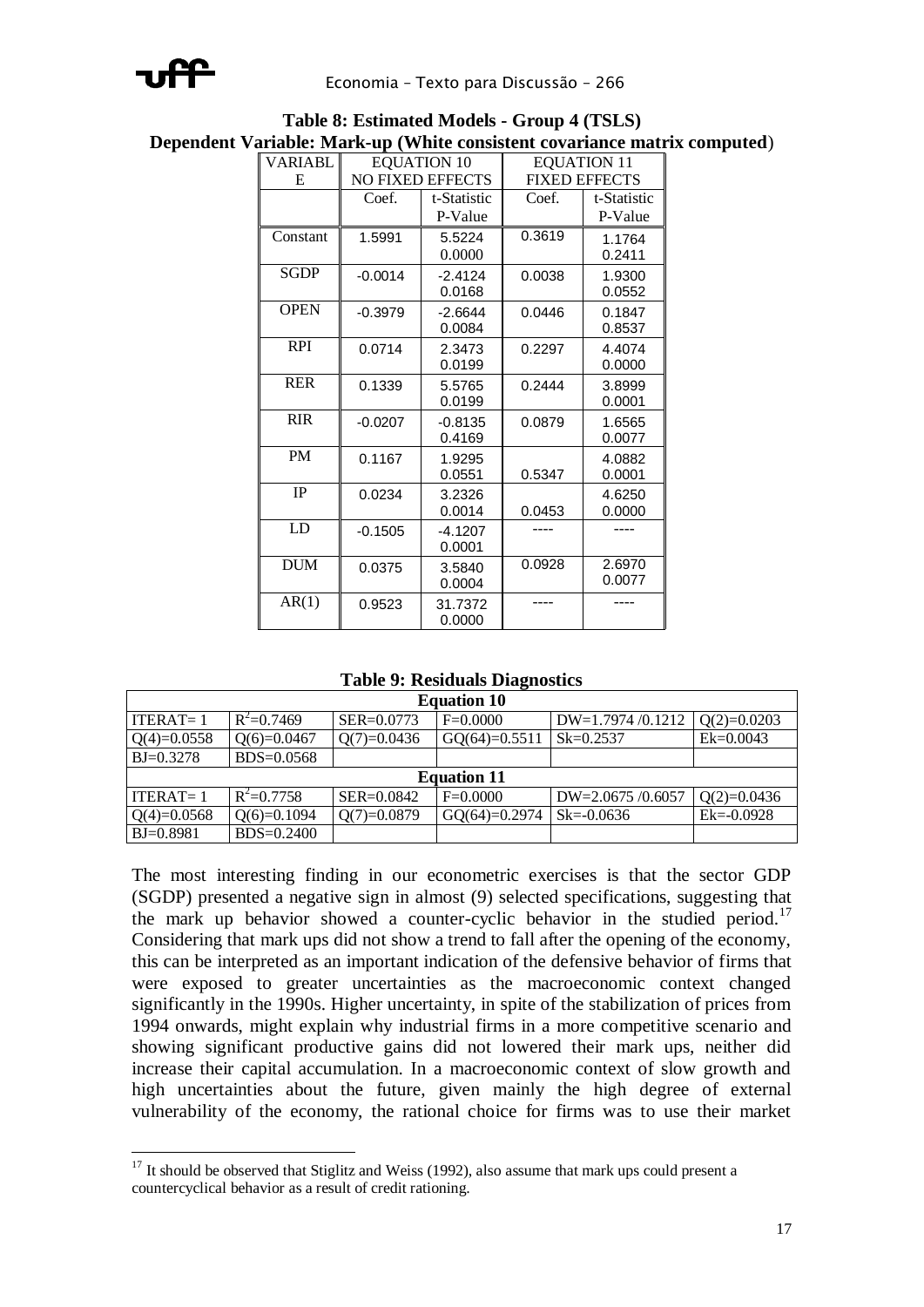

 $\overline{a}$ 

power to preserve their market share. In equation 2, for example, a 1% increase in the sector GDP induces to a drop in the mark up of approximately 0.001%.

Besides this evidence, in all the equations the signs of the relevant variables are coherent with the economic intuition. Starting with the macroeconomic variables, we observe that when the real exchange rate rose, it increased the domestic protection degree in relation to imports, also implying in the increase of the mark up. So, because a large part of the analyzed period the exchange rate was appreciated it contributed to contain the firms' mark up.

Changes in the relative producer price  $-$  a variable that captures the firm pricing power – contributed to increase in the mark up. The positive sign confirms the hypothesis that firms with market power used it to keep or broaden their market share.

In general, the rise in the real interest rate increases the burden of loans, stock loading and reduces the aggregate demand and, therefore, induces the reduction in the sector mark ups. During the 1990s, the real interest was kept at high levels and the aggregate demand constrained most of the time, a fact which also contributed to compress the mark ups. However, the estimated equations in first difference (8 and 9), indicate a positive sign to this variable, what suggests that the interest rate could have an ambiguous signal because costly loans tend to decrease the leverage degree and then the mark up. If this is the case, we would observe that income effect would be more important than the substitution effect. This reasoning would contradict the well known hypothesis that the substitution effect dominates the revenue effect.

Taking equation 2, for example, the sector opening degree has the highest negative impact, that is, a 10% increase in this variable implies a 3% drop in the sector mark ups. This result confirms the importance of foreign competition through the process of economic opening in containing tradable goods price increases.

Finally, variables that represent microeconomic relations explaining the mark up behavior – profit margin, investment profitability and the degree of leverage – presented the expected sign most of time. Profit margin directly affects mark up determination (equations 1, 2, 5 and 7 to 9). Investment profitability variable (equations 1, 2, 3, 5 and 7) showed a positive effect on the mark up, which indicates that the mark up behavior is related to the investment decision. The degree of leverage (GA) presents a negative relation with the mark up, which means that a smaller leverage power pressures the demand to generate internal funds to finance investments<sup>18</sup>. About this evidence we should remark that Pereira and Carvalho (2000) observed growing industrial firm leverage levels after monetary stabilization in Brazil. However, according to the authors, these levels would be relatively low when compared to the average for Asian countries in the 1990s, for example. The observation that there was an increase in the leverage power and that the investment level in fixed assets was relatively low reinforces the anticyclic behavior of the mark up, which aimed at preserving firm's market share.

As a last observation, we would mention that the main conclusions of our analysis were supported by the large majority of the models tested. So, the links among the variables

<sup>&</sup>lt;sup>18</sup> We notice that no material multicolinearity was detected. We achieve this conclusion by running each independent variable against the others and computing the correspondent  $\mathbb{R}^2$ .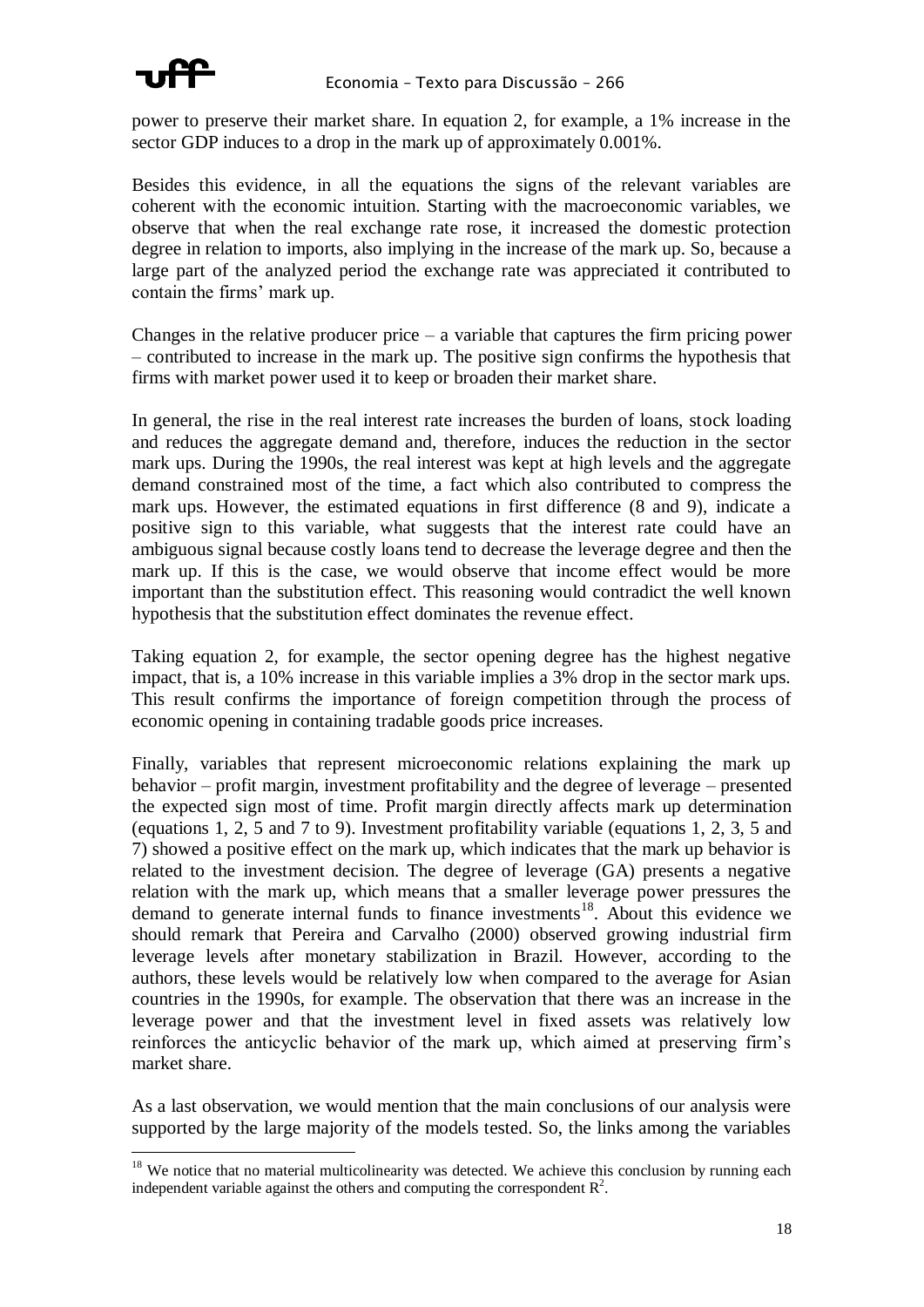

proposed by our theoretical interpretation that supported our economic analysis were confirmed by most of the econometric equations. In particular, the main conclusion about the anticyclic behavior of the industrial mark up during the 1990s was established in all econometric specifications. It should also be observed that the less sophisticated specifications in econometric terms, as equations 1 and 2, produced the main results that were confirmed with the more sophisticated modeling.

### **V. Conclusion**

This paper discussed the determinants of the mark up in the Brazilian industrial firms in the 1990s. In order to accomplish our objective we started with a brief presentation of the post Keynesian pricing theory. According to this approach, the mark up is the strategic variable that firms rule according to the perception regarding their opportunities of growth. In this perspective price changes depend on decisions about the mark up, and it is the need to accumulate internal resources aimed at financing growth that it is understood as the main motivation to the determination of the mark up. Thus, there is no automatic mechanism to explain how costs and demand pressures are passed through on prices. Post Keynesian pricing theory establishes a complex set of interactions among micro and macroeconomic variables to explain price changes in monetary economies.

With this analytical perspective in mind, we presented the macroeconomic scenario of the Brazilian economy in the 1990s. This scenario was set off by price stabilization and economic opening. A combination of domestic high interest rate, fixed exchange rate regime and high uncertainty in the external environment lead the economy to a stopand-go pattern of growth. Opening of the economy and exchange rate overvaluation had a dual contrary effect on pricing decisions of industrial firms: it lowered production and investment costs, but it increased competition. The result was modernization of the productive structure on one side followed by de-industrialization, and price stabilization, on the other. Modernization and the recovery of productivity growth occurred with low levels of investment in fixed capital. So price stability, productivity growth and increased competition did not result in sustained economic growth pushed by an investment boom.

Mark ups did not show a trend to decrease, signaling that firms were able to preserve their profit margins. The question to be answered is why under a more competitive environment and sustained mark ups industrial firms invested little in fixed capital. One suggested possibility is that the 1990s were a period of high macroeconomic uncertainty in the economy. Firms moved from a period of high inflation regime at the beginning of the decade to price stability period after the Real Plan, which highly relayed on exchange rate stability. The second half of the decade was marked by speculative attacks on emerging economies currencies, among them the real. Sharp increase in domestic interest rates was largely used to prevent capital flight. The dependence on external flow of capital to keep price stability put the economy in a macroeconomic trap: if it grew too fast, balance of payments imbalances threatened exchange rate stability and so aggregate demand was restricted by economic policy. In this scenario, long term investment plans would be discouraged either by the high cost of finance and/or by expectations of low growth rates. A rational choice for firms would be to follow a defensive strategy, keeping market shares with low investment.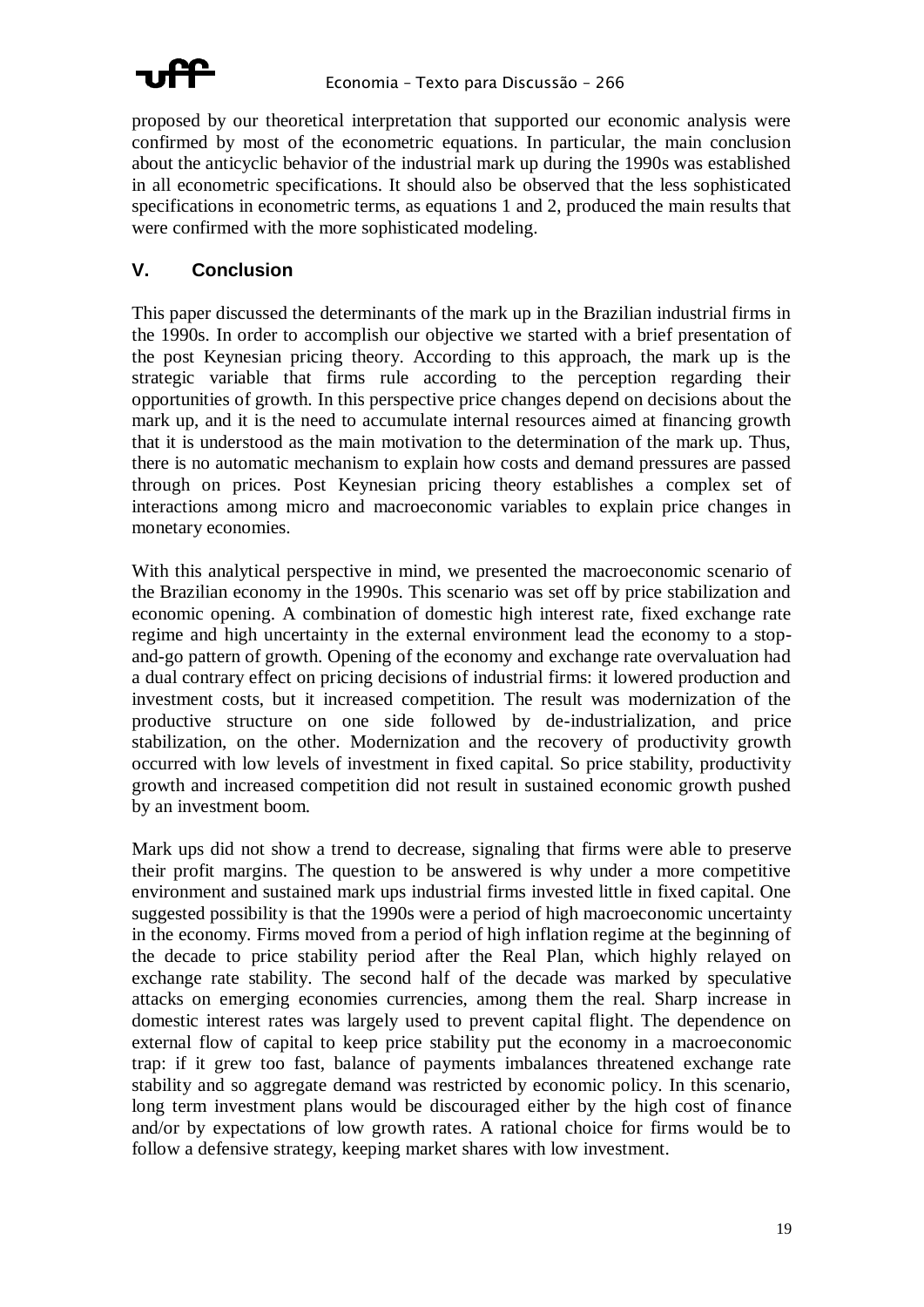

In our empirical analysis we developed several econometric exercises exploiting how micro and macroeconomic variables affected the determination of the mark up in the 1990s. An interesting result, that was confirmed in all econometric specifications, is that mark up showed an anticyclic pattern. This finding confirms our hypothesis of a defensive behavior by firms. Among the macroeconomic variables, the real exchange rate was the most important to explain the determination of the mark up. Appreciation of the exchange rate after the Real Plan reduced domestic production protection degree and therefore the exchange rate contributed to contain the firms' mark up. Other macroeconomic variables, as changes in relative price, real interest rate and economy opening showed the expected signal, however not all of them were confirmed in all econometric specifications.

#### **References**

Arestis, P., Milberg, W. (1993). Degree of monopoly, pricing, and flexible exchange rates. *Journal of Post Keynesian Economics*, vol. 16(2), Winter 1993-94.

Baltagi, B.H. (2007). *Econometric Analysis of Panel Data*. 3 rd Ed. Wiltshire, GB: John Wiley & Sons Ltd.

Cintra, MAM. Credito público e desenvolvimento econômico: a experiência brasileira, in Ferreira, FMR e Meirelles, B B. *Ensaios sobre a Economia Financeira*, BNDES, 2009

Davidson, P. (1978). *Money and the real wor*ld. New York: Macmillan, 2nd edition.

Eichner, A. S. (1973). A theory of determination of the mark-up under oligopoly. *The Economic Journal*, London, MacMillan Journals, 83(332), 1184-1200.

Eichner, A. S. (1976). *The megacorp and oligopoly – micro foundations of macro dynamics*. Cambridge, Cambridge University Press.

Eichner, A. S. (1985). *Toward a new economics: essays in post-Keynesian and intuitionalist theory*. New York, M. E. Sharpe.

Fazzari, S. M. Hubbard, R. G. and Petersen, B. C. (1988). Financing constraints and corporate investment, Brooking Papers on Economic Activity, 1, 141-195.

Feijó, C. A. (1993). Decisões empresariais em uma economia monetária de produção: notas para uma teoria pós-keynesiana da firma*. Revista de Economia Política*,13(1), 82- 100.

Feijó, C. A. (2002). Firms and banks interacting in a monetary production economy, in Arestis, P. Desai, M. and Dow, S. (ed.), *Methodology, Microeconomics and Keynes*, Rutledge Frontiers of Political Economy, London and New York.

Ferreira, P C & Guillén, O T de C. (2004). Estrutura competitiva, produtividade industrial e liberalização comercial no Brasil, *Revista Brasileira de Econometria*, 58(4), 507-32.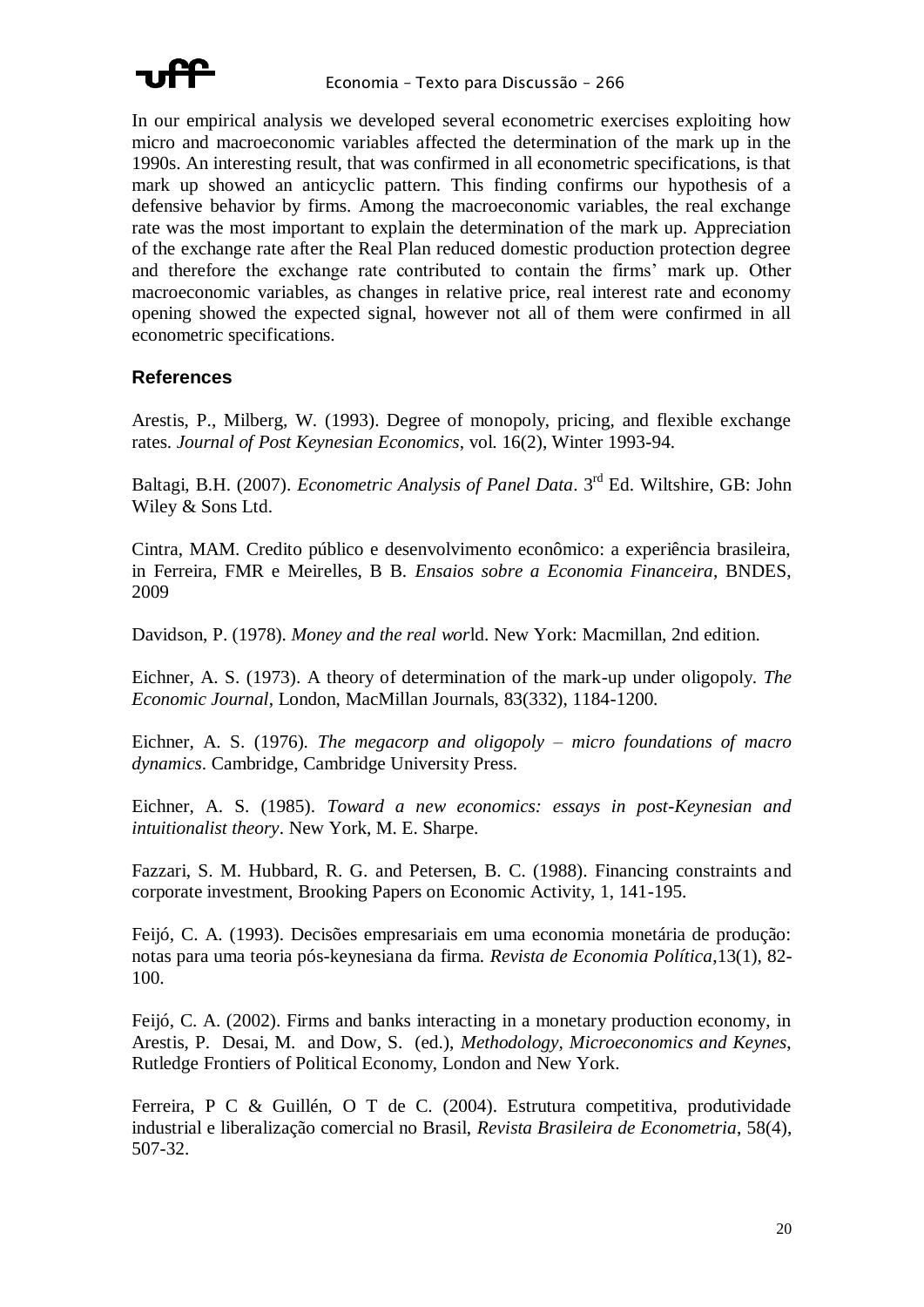

Hall, R. and Hitch, C.J. (1939). Price theory and business behavior*, Oxford Economic Papers*, no. 2.

Harcourt, G. C.& Kenyon, P. (1976). Pricing and the investment decision, *Kyklos*, 3(3), 33-50.

Hermann, J. . Financial Structure and Financing Models: the Brazilian experience over the 1964-1997 period. Journal of Latin American Studies, Cambridge, v. 34, p. 71-114, 2002.

Kalecki, M. (1971). Class struggle and the distribution of income, in *Selected essays on the dynamics of the capitalist economy*; 1933-1970. Cambridge: Cambridge University Press.

Kenyon, P. (1979). Pricing, in A. S. Eichner (ed), *A guide to post-keynesian theory*. White Plains, N.Y.: M. E. Sharpe.

Penrose, E. (1959). *The theory of the growth of the firm* Oxford: Basil Blackwell (2nd edition, 1980.

Pereira, T.R. and A. Carvalho,(2000). Desvalorização cambial e seu impacto sobre os custos e preços industriais no Brasil- uma análise dos efeitos de encadeamento nos setores produtivos, IPEA, Texto para Discussão no. 711, Brasília.

Shapiro, N. (1981). Pricing and the growth of the firm, *Journal of Post Keynesian Economics*, 4(1), Fall.

Shapiro, N.& Sawyer, M. (2003). Post Keynesian price theory, *Journal of Post Keynesian Economics*, vol. 25, no. 3,

Stiglitz, J E and Weiss, A (1992). Asymetric information in credit markets and its implications for macroeconomics, *Oxford Economic Papers*, , (44), 4, pp. 694-724.

Sylos-Labini, P (1969). *Oligopoly and technical progress*, Cambridge (Massachusetts), Harvard University Press.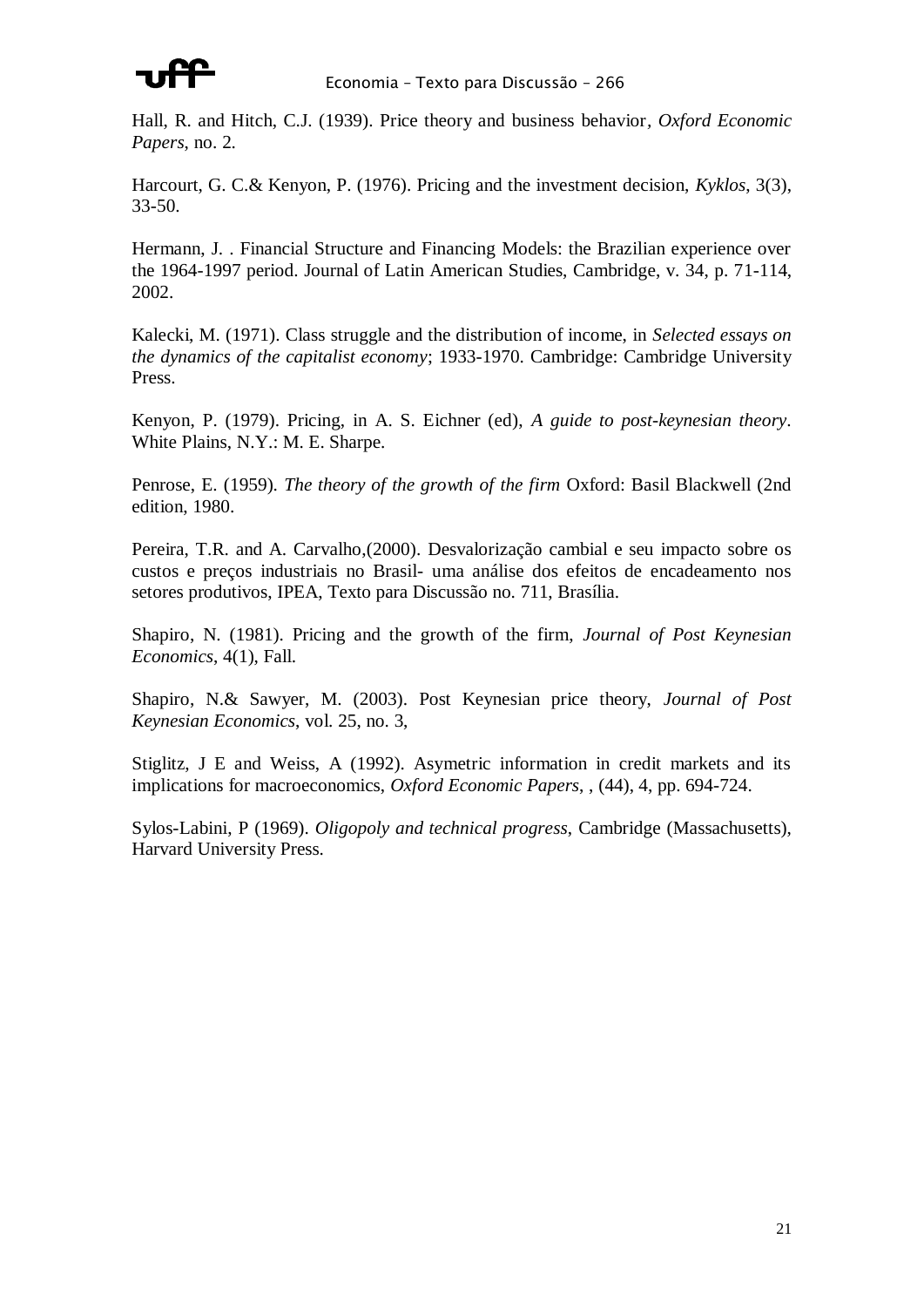

ANNEX: TABLE 1- MARK UPS – MANUFACTURING INDUSTRY

| Sectors                                  | 1990 | 1991 | 1992 | 1993 1994     |      | 1995 | 1996 | 1997 | 1998 | 1999 | Avg. DP      |
|------------------------------------------|------|------|------|---------------|------|------|------|------|------|------|--------------|
| NON-METALLIC MINERALS (MNM)<br>1)        | 1.33 | 1.41 | 1.38 | 1.40 1.49     |      | 1.46 | 1.40 | 1.39 | 1.42 | 1.69 | 1.44 0,10    |
| NON-FERROUS METALLURGY(MNF)<br>(2)       | l.24 | 1.27 | 1.25 | 1.23 1.34     |      | 1.34 | 1.29 | 1.28 | 1.26 | 1.40 | 1.29 0,05    |
| SIDERURGY(SID)<br>3)                     | 1.17 | 1.20 | 1.24 | 1.27          | 1.25 | 1.26 | 1.25 | 1.23 | 1.21 | 1.34 | 1.25<br>0,06 |
| OTHER METALLURGICAL(OSI)<br>4)           | 1.09 | 1.13 | 1.14 | 1.16 1.22     |      | 1.19 | 1.18 | 1.16 | 1.14 | 1.30 | 1.17<br>0,06 |
| MACHINES AND TRACTORS(MTR)<br>5)         | 1.31 | 1.31 | 1.42 | 1.63          | 1.55 | 1.51 | 1.56 | 1.47 | 1.47 | 1.60 | 1.48 0,12    |
| ELECTRIC MATERIAL(MEL)<br>6)             | 1.21 | 1.22 | 1.30 | 1.26 1.25     |      | 1.25 | 1.24 | 1.17 | 1.17 | 1.19 | 1.23 0,04    |
| ELECTRONIC EQUIPMENT(EQE)<br>7)          | 1.37 | 1.38 | 1.38 | 1.41 1.47     |      | 1.49 | 1.51 | 1.39 | 1.34 | 1.24 | 1.40 0,08    |
| AUTOMOBILES, TRUCKS AND BUSES(VAL)<br>8) | 1.16 | 1.21 | 1.20 | 1.23          | 1.27 | 1.29 | 1.31 | 1.29 | 1.23 | 1.20 | 1.24 0,05    |
| OTHER VEHICLES AND PARTS(OUP)<br>9)      | 1.16 | 1.14 | 1.19 | 1.22          | 1.24 | 1.23 | 1.21 | 1.14 | 1.10 | 1.12 | 1.17<br>0,05 |
| 10) PAPER AND PRINTING(PAG)              | 1.16 | 1.25 | 1.16 | 1.10 1.13     |      | 1.20 | 1.17 | 1.13 | 1.11 | 1.48 | 1.19 0,11    |
| 11) RUBBER INDUSTRY(BOR)                 | 1.25 | 1.25 | 1.28 | 1.30 1.31     |      | 1.32 | 1.37 | 1.32 | 1.28 | 1.46 | 1.31<br>0,06 |
| 12) CHEMICAL ELEMENTS(ELQ)               | 1.30 | 1.36 | 1.40 | 1.67 1.60     |      | 1.54 | 1.50 | 1.53 | 1.48 | 1.93 | 1.53 0,18    |
| 13) PETROLEUM REFINEMENT(RPE)            | 1.33 | 1.28 | 1.46 | 1.79 1.64     |      | 1.56 | 1.45 | 1.49 | 1.66 | 2,14 | 1.58 0,25    |
| 14) MISCELLANEOUS CHEMICALS(QDI)         | 1.25 | 1.27 | 1.23 | 1.25 1.24     |      | 1.21 | 1.27 | 1.21 | 1.20 | 1.50 | 1.26 0,09    |
| 15) PHARMACEUTICS AND PERFUMERY(FAR)     | 1.36 | 1.24 | 1.41 | 1.49          | 1.48 | 1.42 | 1.39 | 1.47 | 1.49 | 1.48 | 1.42 0,08    |
| 16) PLASTIC ARTICLES(PLA)                | 1.36 | 1.32 | 1.29 | 1.36          | 1.33 | 1.38 | 1.46 | 1.30 | 1.30 | 1.46 | 1.36 0,06    |
| TEXTILE INDUSTRY(TEX)                    | .29  | 1.23 | 1.23 | 1.25          | 1.23 | 1.25 | 1.26 | 1.23 | 1.19 | 1.17 | 1.24 0,03    |
| 18) CLOTHING ARTICLES(VES)               | 1.30 | 1.25 | 1.29 | 1.25          | 1.26 | 1.25 | 1.29 | 1.25 | 1.26 | 1.17 | 1.26 0,04    |
| 19) FOOTWEAR MANUFACTURING(CAL)          | 1.08 | 1.11 | 1.24 | 1.23          | 1.18 | 1.17 | 1.22 | 1.14 | 1.07 | 1.00 | 1.14 0,08    |
| 20) COFFEE INDUSTRY(CAF)                 | 1.15 | 1.16 | 1.12 | 1.24          | 1.25 | 1.25 | 1.20 | 1.15 | 1.16 | 1.28 | 1.19 0,06    |
| 21) PROCESSING OF VEGETABLE PRODUCTS(BE) | 1.19 | 1.25 | 1.29 | 1.29          | 1.25 | 1.20 | 1.32 | 1.22 | 1.21 | 1.23 | 1.25<br>0,05 |
| ANIMAL SLAUGHTER(ABA)                    | 1.10 | 1.10 | 1.09 | 1.14 1.15     |      | 1.16 | 1.18 | 1.13 | 1.13 | 1.29 | 1.15<br>0,06 |
| 23) DAIRY INDUSTRY(LAT)                  | 1.14 | 1.13 | 1.13 | 1.14 1.14     |      | 1.18 | 1.22 | 1.19 | 1.23 | 1.23 | 1.17<br>0,04 |
| 24) SUGAR INDUSTRY(ACU)                  | 1.15 | 1.14 | 1.11 | 1.16 1.16     |      | 1.11 | 1.10 | 1.05 | 1.04 | 1.32 | 1.14 0,08    |
| 25) VEGETABLE OILS MANUFACTURING(OVE)    | 1.14 | 1.18 | 1.26 | 1.17          | 1.17 | 1.15 | 1.14 | 1.21 | 1.23 | 1.25 | 1.19 0,04    |
| 26) OTHER FOODSTUFFS(ALI)                | 1.14 | 1.16 | 1.20 | 1.21          | 1.20 | 1.21 | 1.23 | 1.22 | 1.23 | 1.30 | 1.21<br>0,04 |
| <b>AVERAGE</b>                           | 1.22 | 1.23 | 1.26 | 1.30 1.30     |      | 1.29 | 1.30 | 1.26 | 1.25 | 1.38 | 1.30 0,07    |
| <b>STANDARD DEVIATION</b>                | 0.09 | 0,08 | 0,10 | 0,17          | 0,15 | 0,13 | 0,12 | 0,13 | 0,15 | 0,25 |              |
| <b>VARIATION COEFFICIENT</b>             | 0.07 | 0,07 | 0,08 | $0,13$ $0,11$ |      | 0,10 | 0,10 | 0.10 | 0,12 | 0,18 |              |

Source: Brazilian Statistical Office (IBGE) Input-Output Matrix (1985, 1990 a 1998); Getulio Vargas Foundation (FGV) Wholesale Price Index (IPA); Foreign Trade Foundation (FUNCEX) cost indicators. Own calculations.